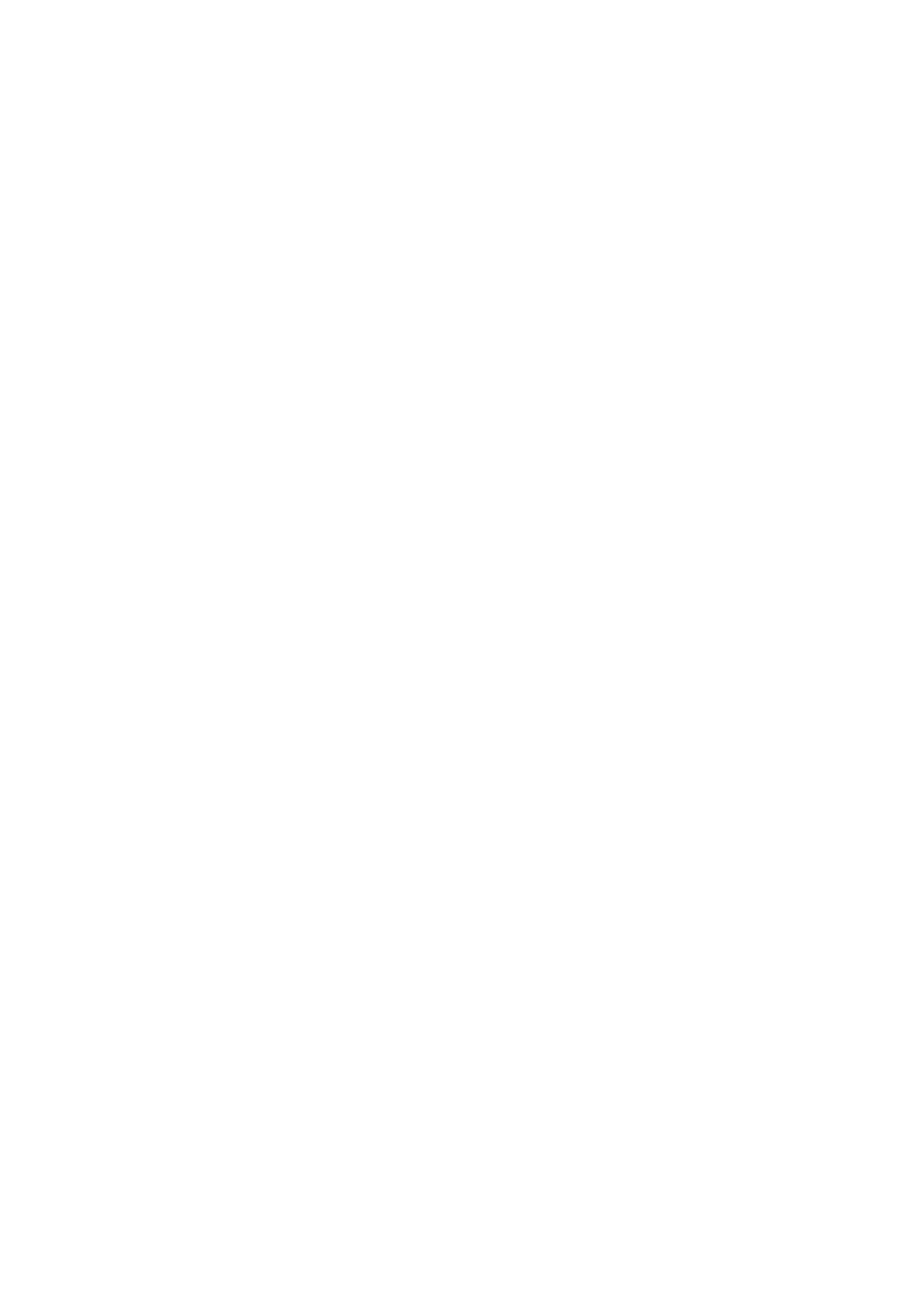

## **TOWARDS A EUROPEAN HEALTH UNION PREVENTION, CRISIS MANAGEMENT AND MULTILATERALISM**

Report by the Health Working Group chaired by XAVIER PRATS-MONNE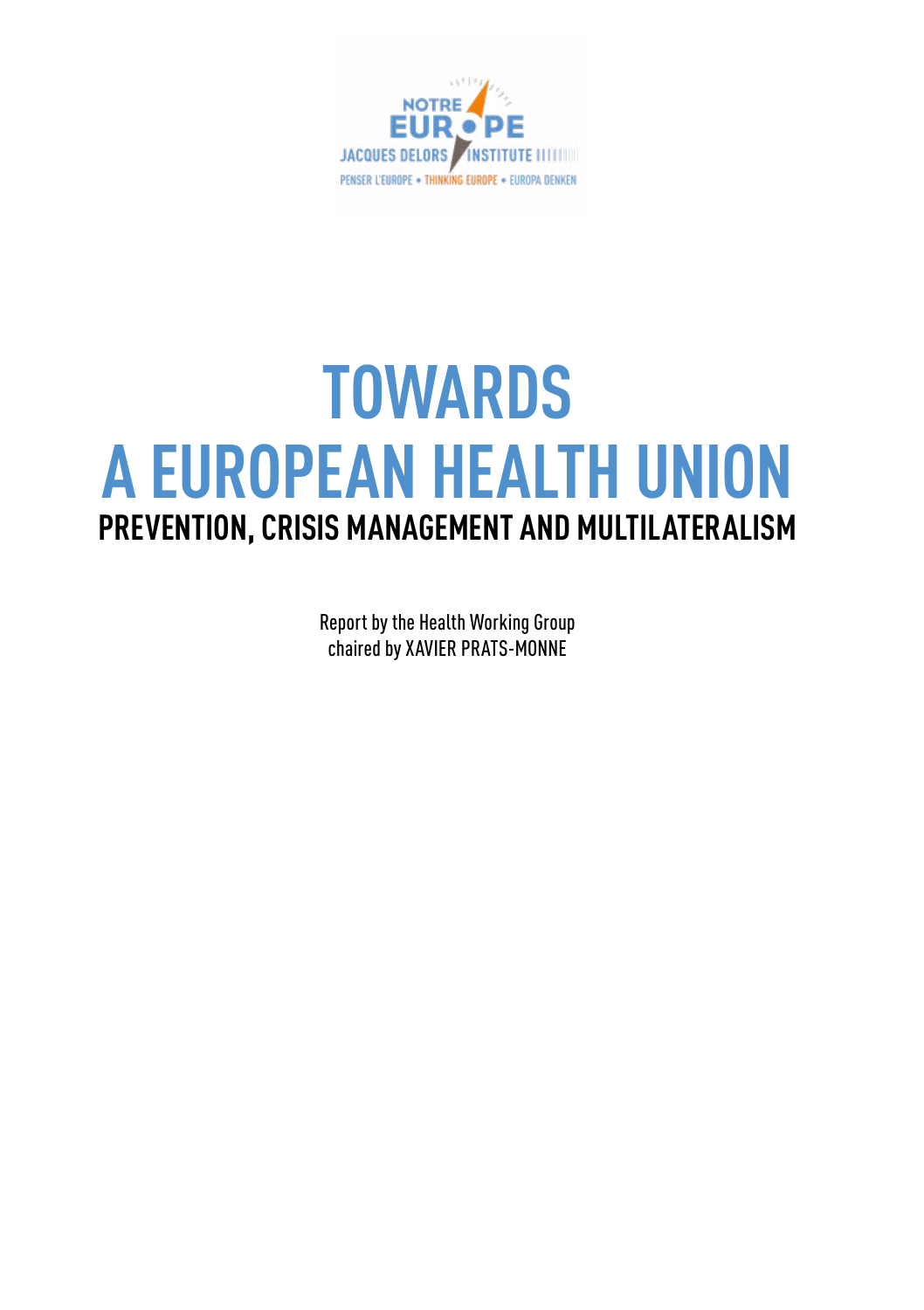*© Institut Jacques Delors, 2021*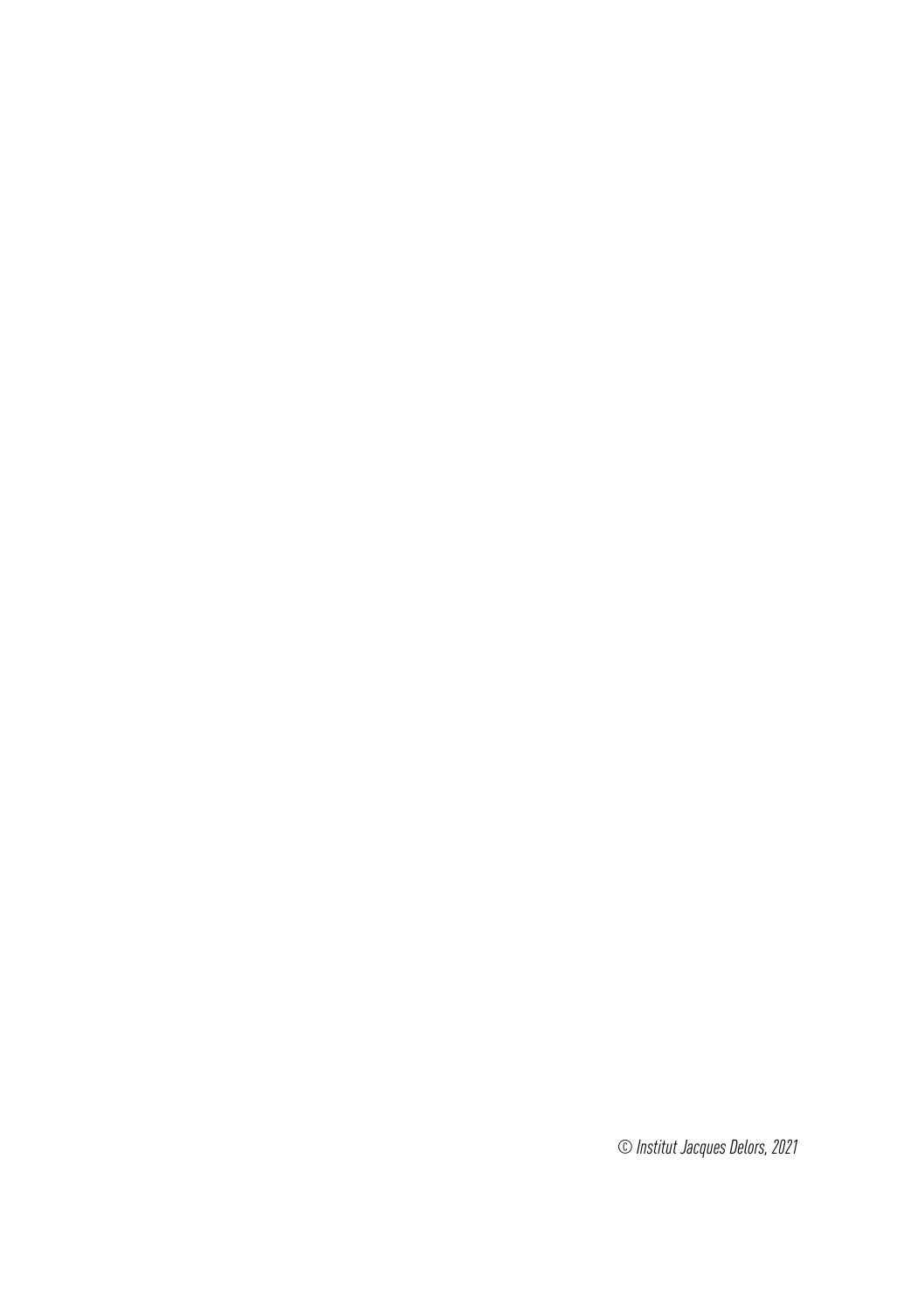**TABLE OF CONTENTS** ▪

| <b>AUTHORS</b>                                                   | 7  |
|------------------------------------------------------------------|----|
| INTRODUCTION                                                     | 9  |
| <b>1. TOWARDS A EUROPEAN HEALTH UNION</b>                        | 15 |
| 2. HEALTH AS AN INVESTMENT IN THE FUTURE OF EUROPE               | 21 |
| <b>3. RISING TO THE CHALLENGE OF CROSS-BORDER HEALTH THREATS</b> | 31 |
| 4 STRENGTHENING GLOBAL GOVERNANCE                                | 39 |
| <b>CONCLUSION   Recommendations</b>                              | 47 |
| <b>ANNEX 1 the Jacques Delors Institute</b>                      | 53 |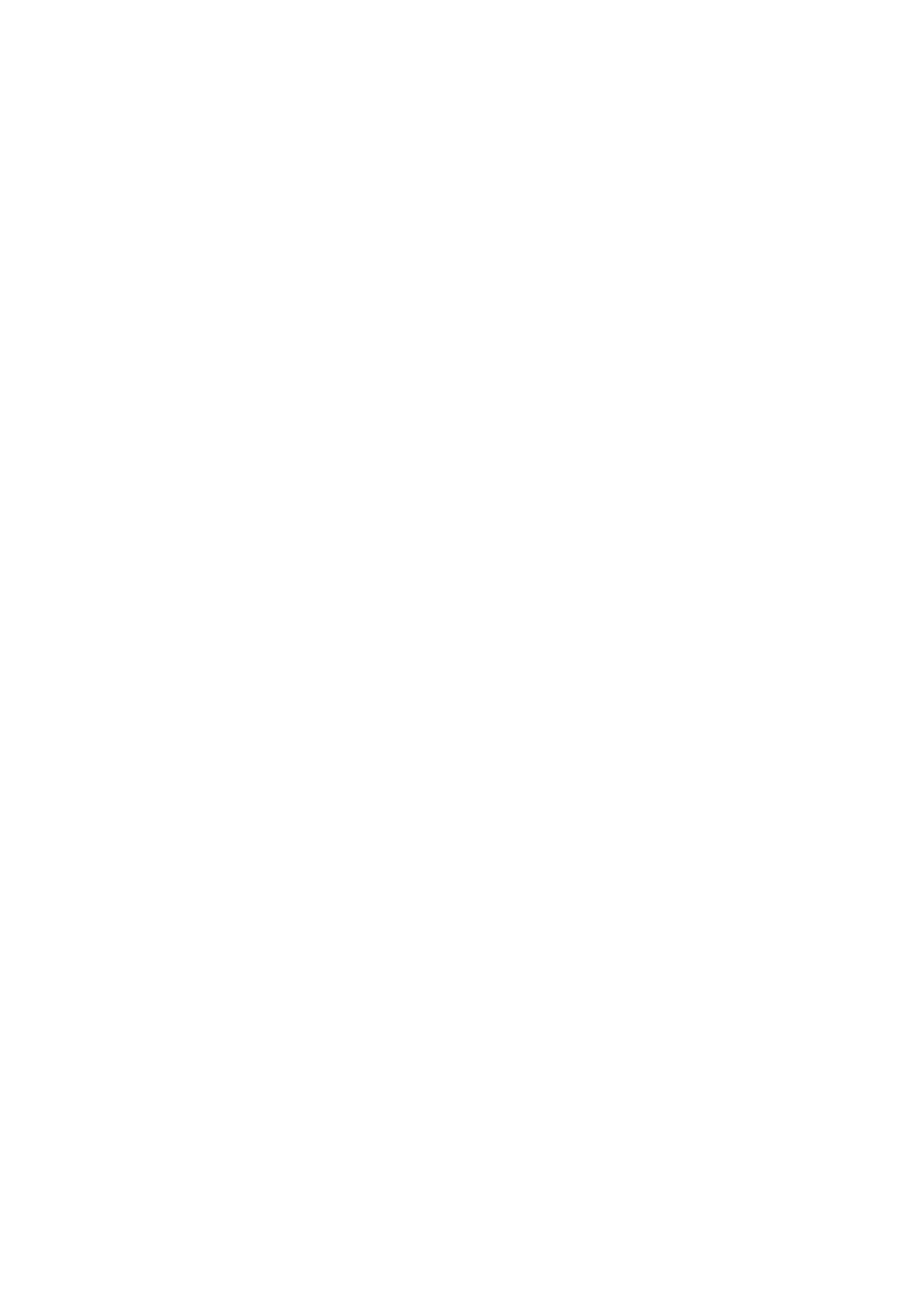### **MEMBERS OF THE HEALTH WORKING GROUP.**

Our President, Enrico Letta, wanted to seize the opportunity of the global shockwave caused by the COVID-19 pandemic to initiate a reflection on European health within our Institute at a time when the work of the Conference on the Future of Europe was being carried out. Under the chairmanship of Xavier Prats-Monné, Councillor of the UOC (Universitat Oberta de Catalunya) and former Director General of Health and Food Safety of the European Commission, this working group focused on defining recommendations for a true Europe of Health.

**XAVIER PRATS-MONNÉ**, Chairman of the Working Group, Advisor to the UOC (Universitat Oberta de Catalunya) and former Director General for Health and Food Safety of the European Commission.

**ISABELLE MARCHAIS**, Rapporteur of the Working Group, Associate Researcher Health at the Jacques Delors Institute.

**FRÉDÉRIC BIZARD**, Professor of economics at ESCP, founding President of the Health Institute, author of *L'autonomie solidaire en santé* (October 2021, Éditions Michalon).

**FRANCESCA COLOMBO**, Head of the OECD Health Division.

**HÉLÈNE DOLLFUS**, Professor of Medical Genetics, University Hospitals of Strasbourg and University of Strasbourg.

**SOFIA FERNANDES**, Senior research fellow at the Jacques Delors Institute, Director of the Académie Notre Europe.

**RICCARDO PERISSICH**, Member of the Board of Directors of the Jacques Delors Institute, Former Director General of the European Commission's DG Industry.

**LOUIS PIZARRO**, Team Lead at Unitaid, Professor of global health issues at Sciences Po.

**CAMILLA RANDAZZO**, Coordinator of the Health Working Group of the College of Europe Alumni Association.

Thanks to **BENJAMIN COUTEAU**, research assistant at the Jacques Delors Institute, for his help and careful proofreading. •

This document has been unanimously approved by the members of the dedicated Jacques Delors Institute working group. While diverging opinions were expressed during discussions, the report is a reflection of their common stance.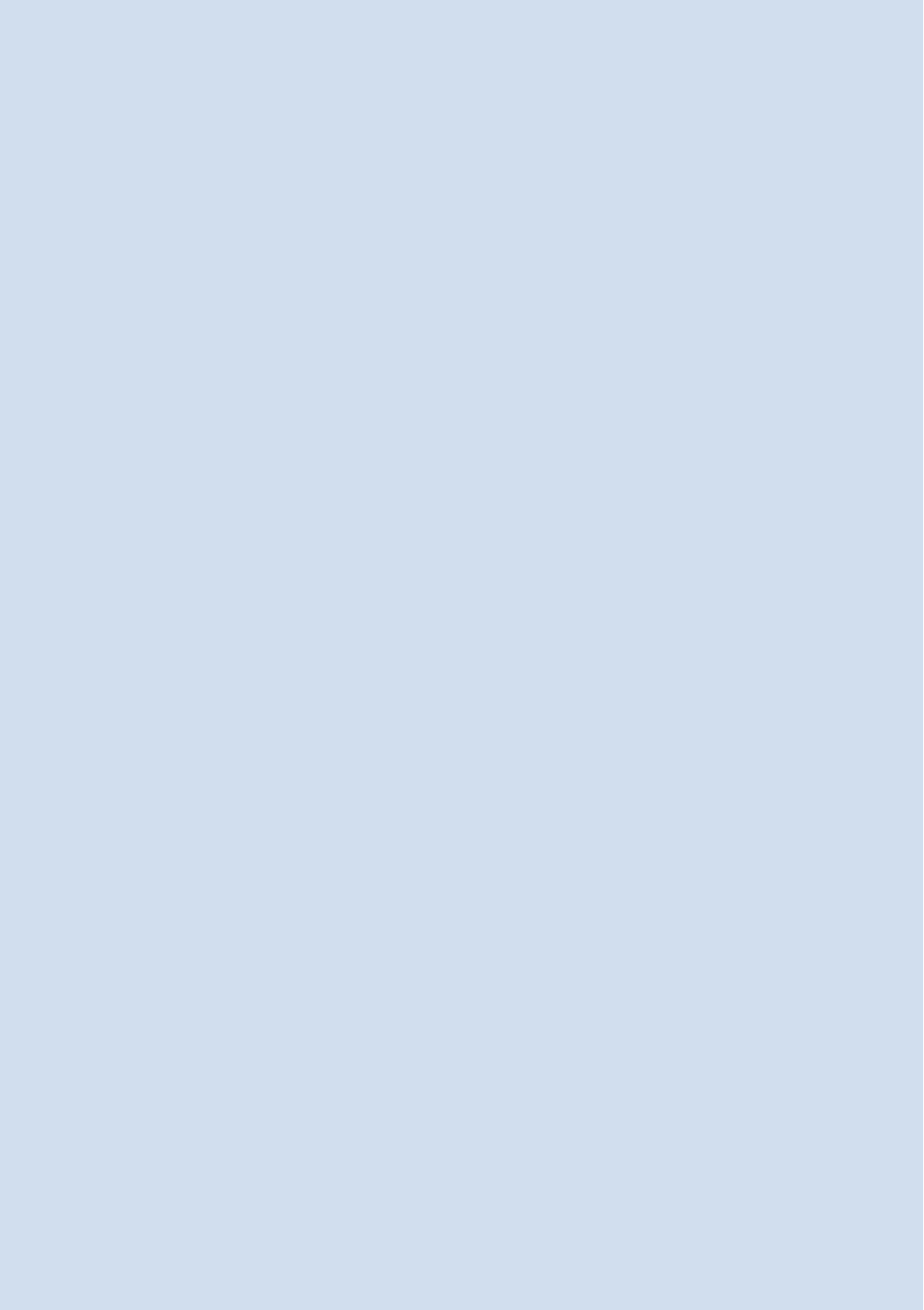## <span id="page-8-0"></span>**INTRODUCTION THE HEALTH SYSTEMS OF THE EUROPEAN UNION, LESSONS LEARNED FROM THE PANDEMIC**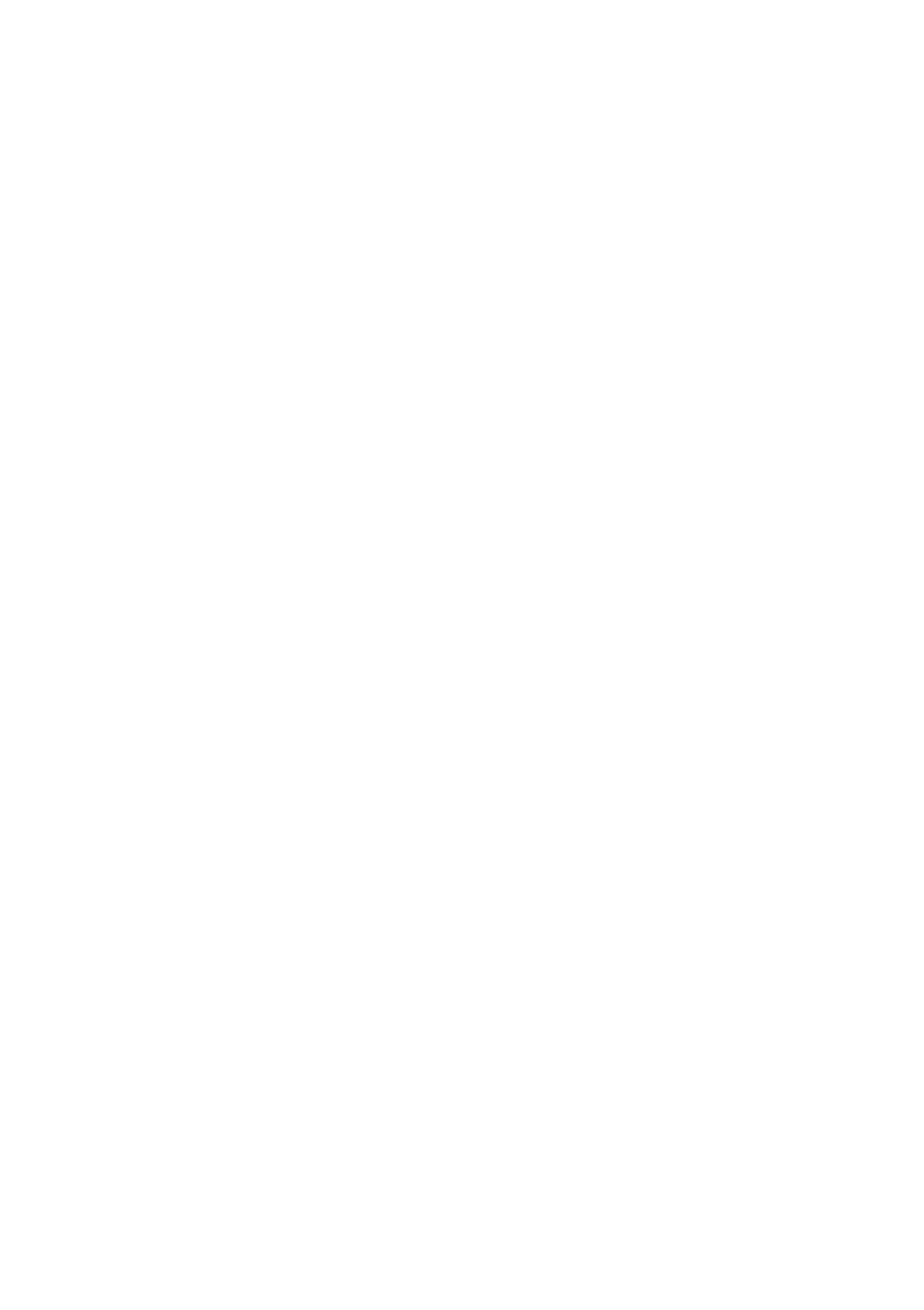**C** ovid-19 has reminded us of an undeniable truth when it comes to shaping future European Union (EU) initiatives: **Robust and resilient health systems do not represent a cost to society. On the contrary, they are a long-term investment and a requirement for solidarity and prosperity.** Through centuries of forest fires, we have learned that emergency preparedness is neither a waste of time nor money. Every European city has a permanent fire service with readily available fire engines and aircraft. Within Europe, we now find that there is also a need to better prepare for pathogens which are easily transmitted across our borders and societies.

The Covid-19 pandemic highlighted the shortcomings of health systems across the globe. These include a lack of foresight, inadequate research and cross-border healthcare, insufficiently resilient national systems and an overall dearth of human, financial and material resources. Very few systems or institutions were prepared with respect to personnel, strategic planning, infrastructure and technology.

European countries implemented lockdown measures which were essentially similar, albeit to varying degrees of speed and performance. Many countries have been unable to use transparent health data for effective decision-making and monitoring. Most public administrations and government departments did not have functioning or practical systems to coordinate between regional, national and European authorities nor between their public healthcare and social welfare establishments.

Nothing could more starkly expose the Achilles heel of the European project than Covid-19. Over the years, the EU has acquired life-transforming powers with regard to trade, competition and macroeconomic stability. Nevertheless, citizens specifically expect political leaders –be they European, national or regional– to deliver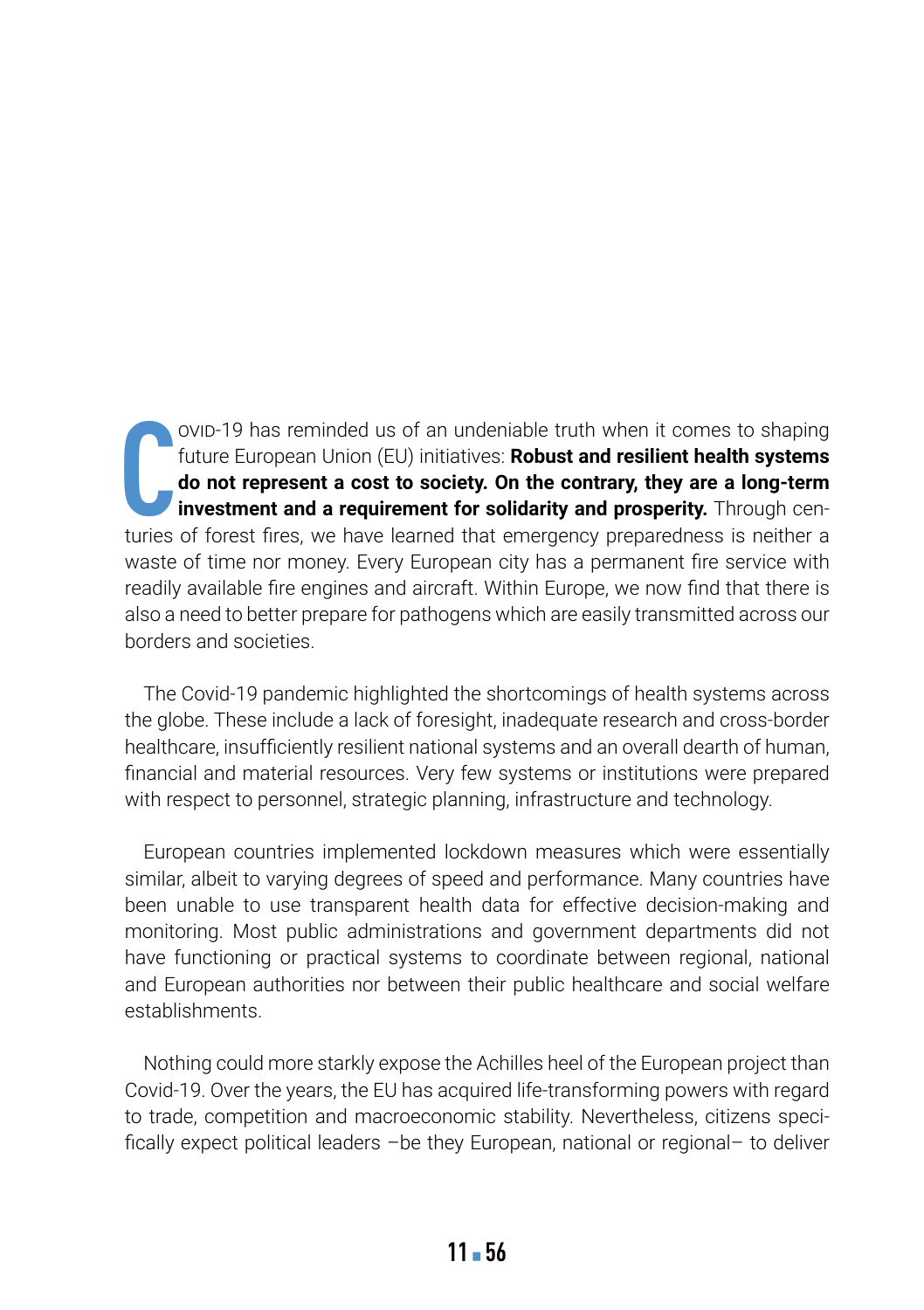results in the EU's areas of lesser direct competence, such as health, employment, social welfare and education. Perhaps the clearest example of the gap between EU powers and citizen concerns is healthcare.

To address the cross-border risks that had already highlighted the importance of cooperation within the single market prior to Covid-19, the EU's only legal instrument to date was a 2013 Council decision on cross-border health threats**<sup>1</sup>**. This text was adopted in the wake of the H1N1 influenza epidemic, a decade after the first SARS coronavirus outbreak. It establishes "epidemiological surveillance rules for serious cross-border threats to health". Yet, as could be expected, such an administrative decision agreed between health ministries did not sufficiently guarantee a transparent flow of information between EU Member States. The decision also failed to ensure the coordination of mobility and trade restrictions, or the distribution of protective equipment aimed at combatting the worst pandemic since the "Spanish flu" of 1918-1919.

To some extent, all of this was inevitable. A common European demos lacks the robustness to give EU institutions the legitimacy to make difficult societal decisions. At the same time, though, these public policies have a strong national cultural and historical component, and any attempt to harmonise this would be unrealistic and most likely counterproductive. That said, in response to health threats, **the benefits of solidarity between countries united by a shared border and values should be clear for everyone to see.** How can we convince citizens that the EU matters for them, if we cannot ensure their health and well-being?

After a difficult start, the EU proved its added value by cementing its global leadership position in Covid-19 vaccination, even if the pandemic is not yet under control either in Europe, with several countries lagging behind, or the rest of the world, where vaccine access is still far from guaranteed.

Since spring 2020, the initiatives proposed by the European Commission (hereafter "the Commission") chaired by Ursula von der Leyen are by far **the boldest in the history of EU health policy.** They include: a multi-annual "EU4Health" healthcare programme**<sup>2</sup>** with more substantial resources than in previous years; a "Pharmaceutical Strategy for Europe"**<sup>3</sup>**; a new Europe's Beating Cancer Plan**<sup>4</sup>** ; a

**<sup>1.</sup>** [Decision No 1082/2013/EU of the European Parliament and of the Council of 22 October 2013 on serious cross](https://eur-lex.europa.eu/legal-content/EN/ALL/?uri=CELEX:32013D1082)[border threats to health.](https://eur-lex.europa.eu/legal-content/EN/ALL/?uri=CELEX:32013D1082)

**<sup>2.</sup>** European Commission (website), ["EU4Health 2021-2027 – a vision for a healthier European Union"](https://ec.europa.eu/health/funding/eu4health_en).

**<sup>3.</sup>** European Commission (website), ["A pharmaceutical strategy for Europe"](https://ec.europa.eu/health/human-use/strategy_en).

**<sup>4.</sup>** European Commission (website), ["A cancer plan for Europe"](https://ec.europa.eu/info/strategy/priorities-2019-2024/promoting-our-european-way-life/european-health-union/cancer-plan-europe_en).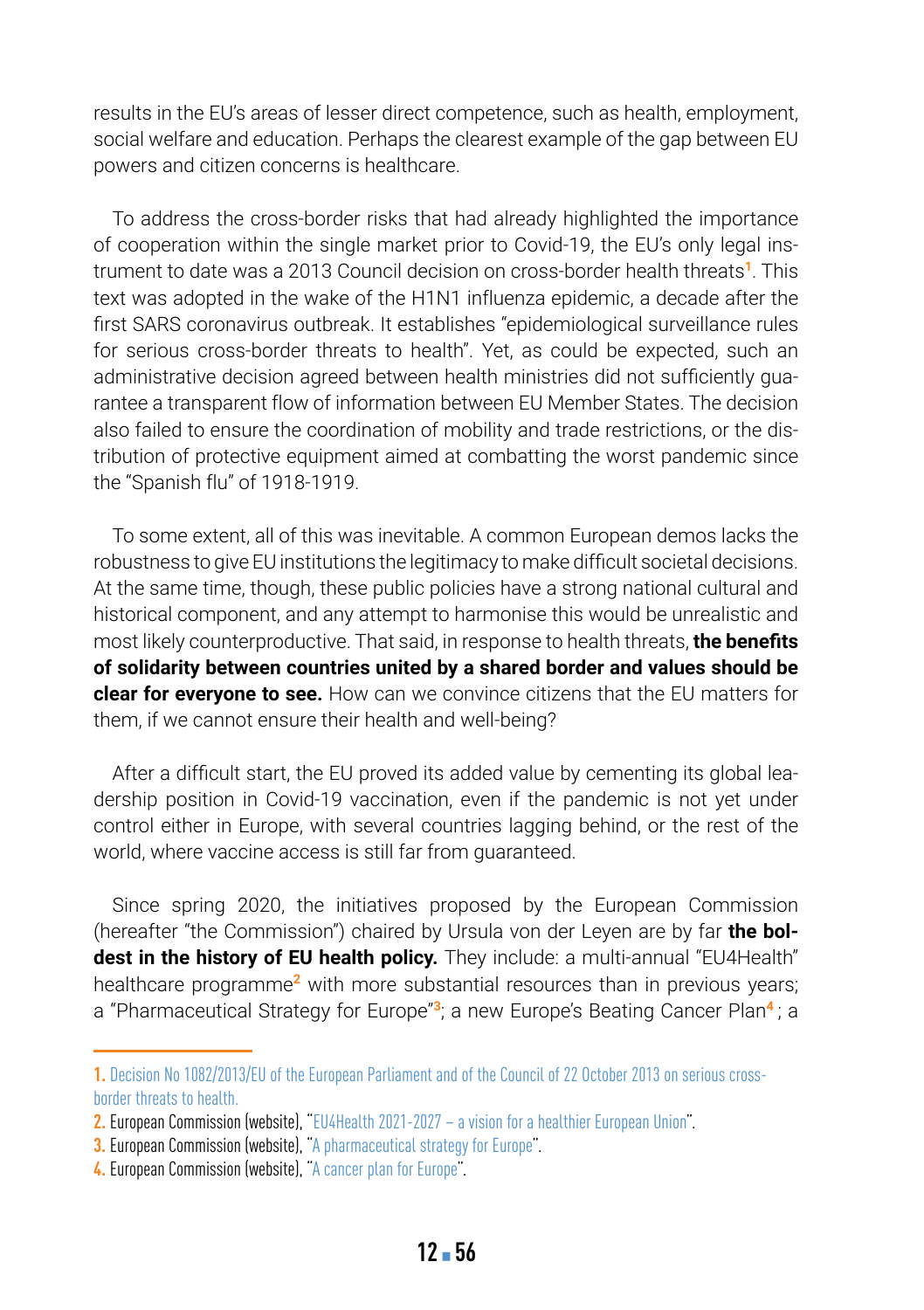European Health Data Space; and a set of measures to strengthen health crisis preparedness and response capabilities which includes an all-new European Health Emergency preparedness and Response Authority (HERA).

**Against this backdrop, a fully operational European Health Union is within reach;** the pandemic response has raised hopes of effecting real change.

At a time when the Union is considering its own future, our working group does not claim to provide a conclusive and comprehensive response to the far-reaching and complex challenges that Member States and the European Union institutions are facing. Nonetheless, we hope that our recommendations will provide guidelines and food for thought in the development of a more ambitious health policy.

**Based on an analysis of the proposals put forward by European institutions, this report is consistent with calls for more integration made by the "European Citizens' Panels<sup>"5</sup>** organised as part of the Conference on the Future of Europe. Initial findings are expected in spring 2022, led by the French Presidency of the Council of the European Union. The panels make health a top priority for citizens who single out the importance of mental health and the connection between health and the environment. In particular, citizens express a need for:

- Strengthened EU health systems, ensuring healthcare access for everyone;
- More EU-coordinated investment in health research, particularly in relation to the EU's ageing demographic profile;
- Measures to promote health literacy, healthy lifestyles and diets as well as a more preventative public health approach.■

**<sup>5.</sup>** Conference on the Future of Europe (website), "[Reporting"](https://futureu.europa.eu/pages/reporting?format=html&locale=en).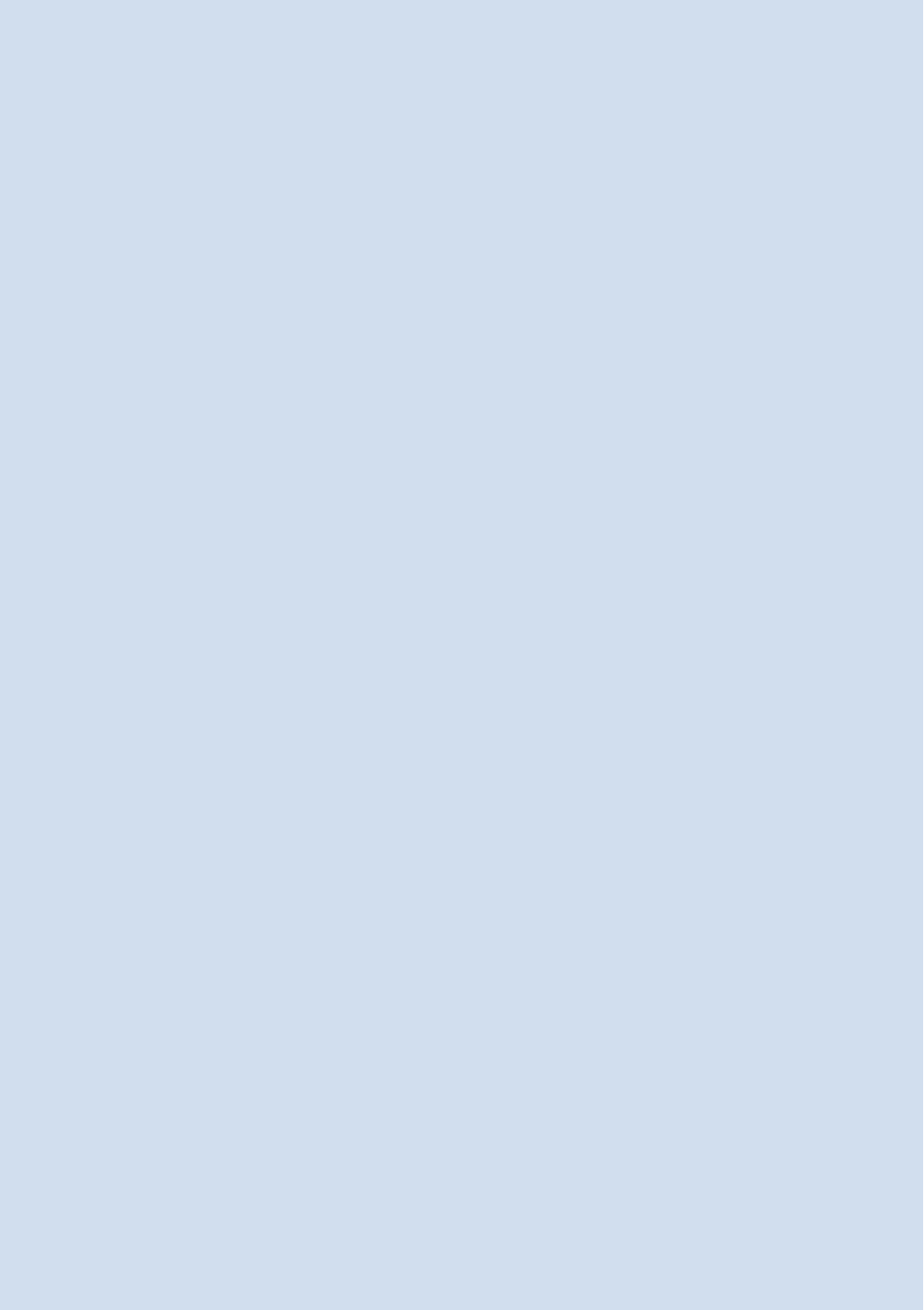<span id="page-14-0"></span>1 TOWARDS A EUROPEAN HEALTH UNION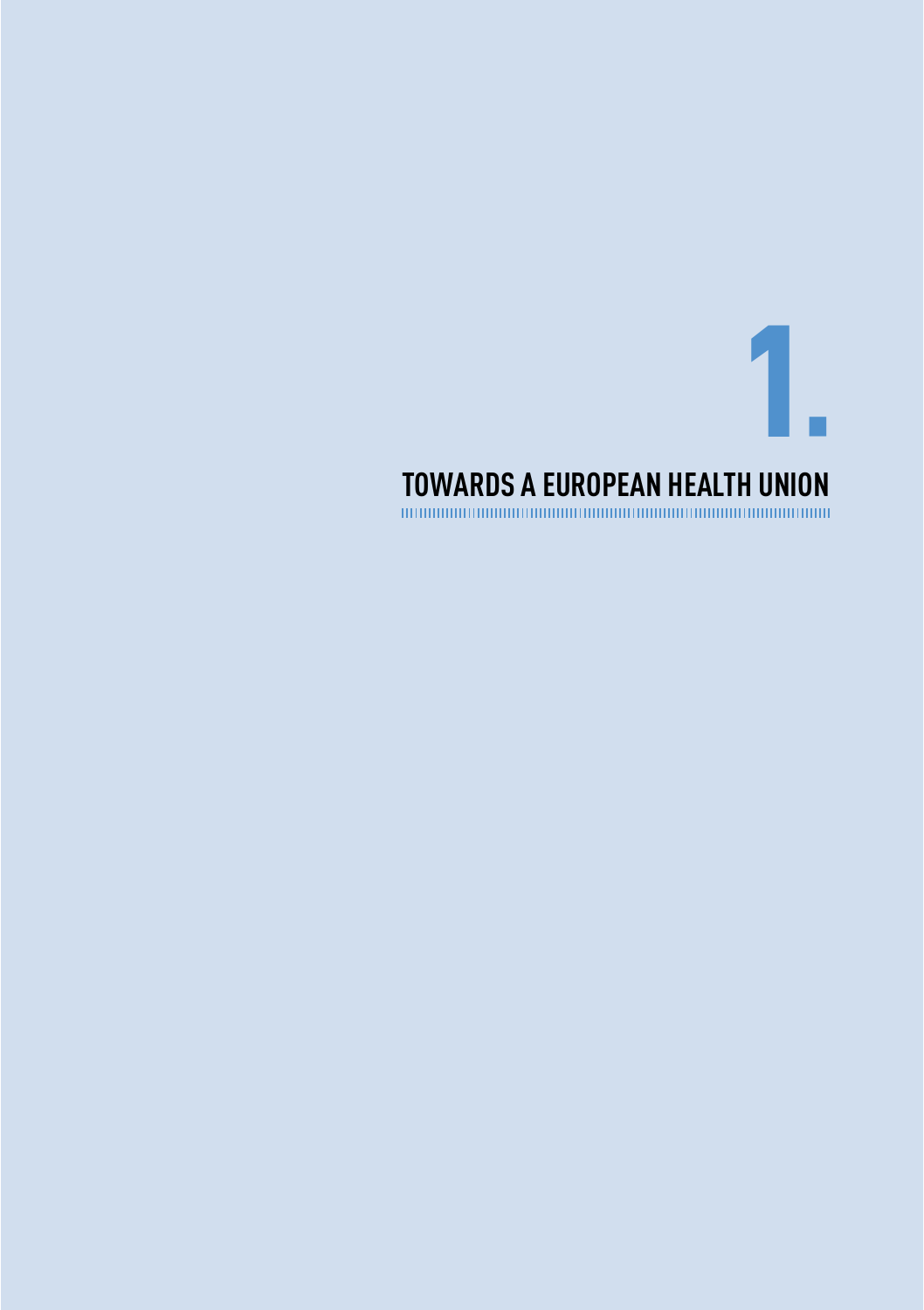### **1.1. Shifting the paradigm**

At present, the EU's health systems must meet a threefold challenge. First, a demographic challenge in light of an ageing and increasingly vulnerable population, particularly with migrants who can carry atypical diseases. Second, an epidemiological challenge, linked to the effects of climate change and extended social risk through disease, retirement, unemployment and exclusion. Third, a scientific challenge with advances in leading-edge technologies and digital applications (remote consultations and surgical interventions, etc.).

Faced with these developments and societies' common goal to increase life expectancy and extend good health, we must **transition from a "right of access to healthcare for all" to a "right of access to good health for all".** To this end, health systems must evolve from downstream management of disease risk to overall health management. This starts from an early age and continues throughout life by adopting primary (diet) and secondary (screening) preventative measures. The new European health models must take action on all health determinants whether medical (health systems) or non-medical (individual behaviour, environment, socio-economic data). Together, such factors impact the system's financial sustainability.

The pandemic should encourage Member States to address an age-old problem which is now assuming new importance: the insufficient levels of investment (in absolute and relative terms) in health promotion and disease prevention (2.8% of total average health expenditure, representing €82 per year per capita)**<sup>6</sup>**. **Strengthening primary healthcare and preventative measures in Member States**  is essential, not only as a key driver of performance and public health resilience but also in ensuring continuity of care. This also requires investment in the recruitment and training of healthcare workers and in health system capabilities, as well as an effort to upgrade the status of healthcare work and to address gender inequalities in health systems and policy development.

**Moreover, the EU has always been an advocate of multilateralism and global governance;** whilst the rise of populist ideology in recent years makes the task at hand difficult, the Covid-19 crisis clearly demonstrates the relevance of this European ambition. Indeed, no political science treatise could make a more convincing case for strong European solidarity and improved global governance than the

**<sup>6.</sup>** European Commission, Eurostat, "[3% of healthcare expenditure spent on preventive care"](https://ec.europa.eu/eurostat/fr/web/products-eurostat-news/-/ddn-20210118-1?redirect=/eurostat/news/whats-new), 18 January 2021.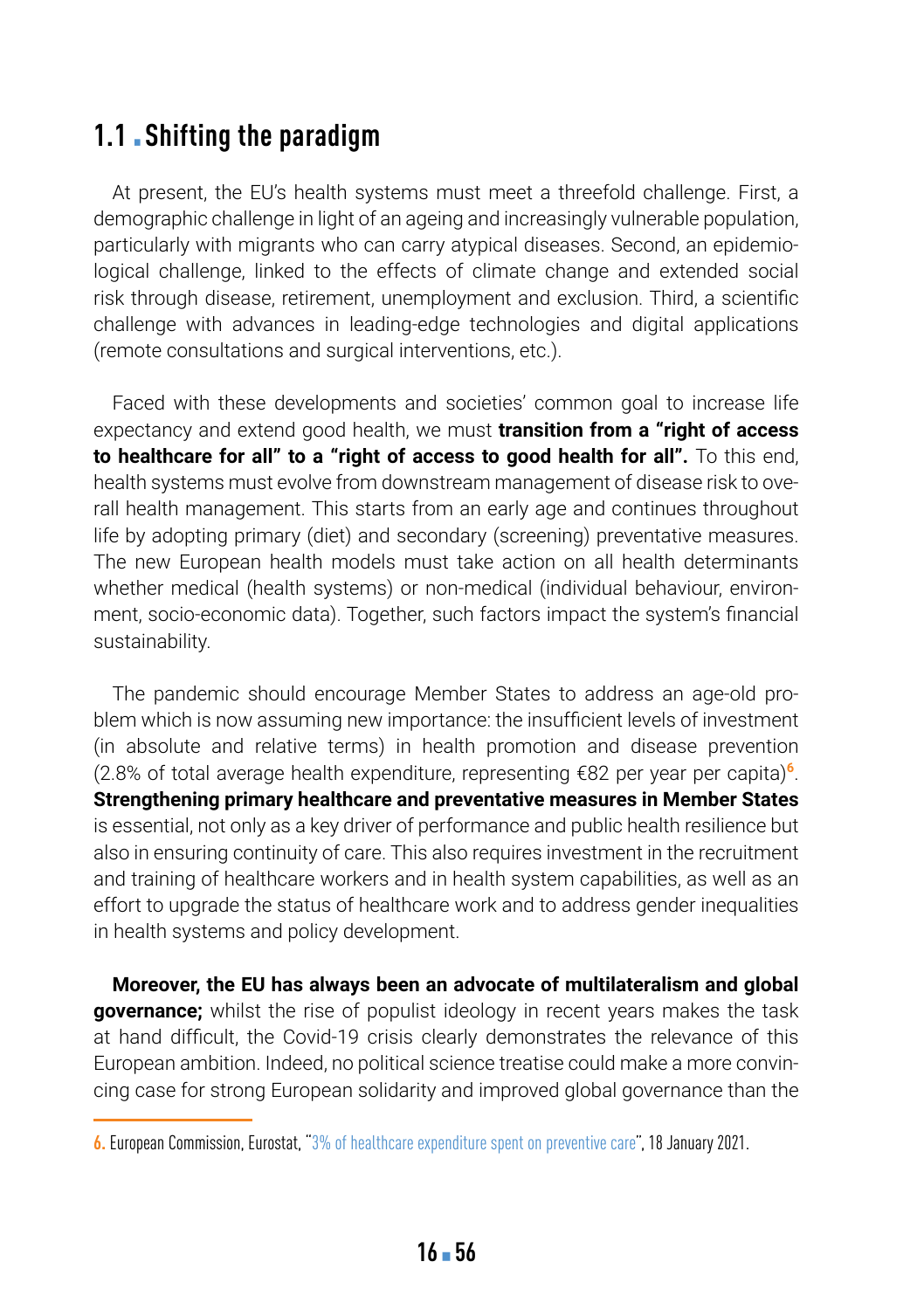Covid-19 pandemic. Do we still need to prove the merits of cross-border cooperation in the aftermath of the wildfire spread of coronavirus and on the back of the extraordinary success of global scientific cooperation in developing several vaccines in record time?

### **1.2** ▪ **Setting a high level of ambitions**

In the context of this paradigm shift, **a number of arguments plead for broader initiatives at the European level.** The EU is in a position to support the transition to health systems that focus not only on healthcare but also on prevention, research and innovation. The priority now lies in managing new systemic pandemic and ecological risks which cannot be tackled exclusively at national level. Instead, Member States must build on a shared vision with a fully integrated approach and more robust shared tools and instruments. Lastly, sustainable health systems require the development of a European strategic plan which includes inventories, diversified supply chains and innovation.

The EU and its Member States must show ambition in their efforts to increase their self-reliance, contribute to inclusive growth and develop a multi-sector plan that incorporates human health, animal health and overall environmental status, with a focus on two main cross-sector approaches: "*One Health*" and "*Health in All Policies*". The Union and its Members must also play a strategic role in global governance, which involves strengthening and improving the position and resources of the World Health Organization (WHO).

**This does not mean that health system organisation or healthcare delivery, which are both national tasks, should be decided at the European level.** Member States should still be primarily responsible for setting prices and reimbursing medicines, for instance. However, despite the diversity between countries, there is a threshold effect at EU level regarding public health organisation which meets relatively consistent standards. **Plans to tackle major health threats** or to focus on environmental health must be discussed and researched with the development of joint plans and shared tools.

At the time of writing this report, a number of European Commission proposals remain under negotiation with the European Parliament and the Council of Ministers. The final outcome is still uncertain. **There is a genuine risk that the inertia of the past combined with some Member States' reluctance will reduce**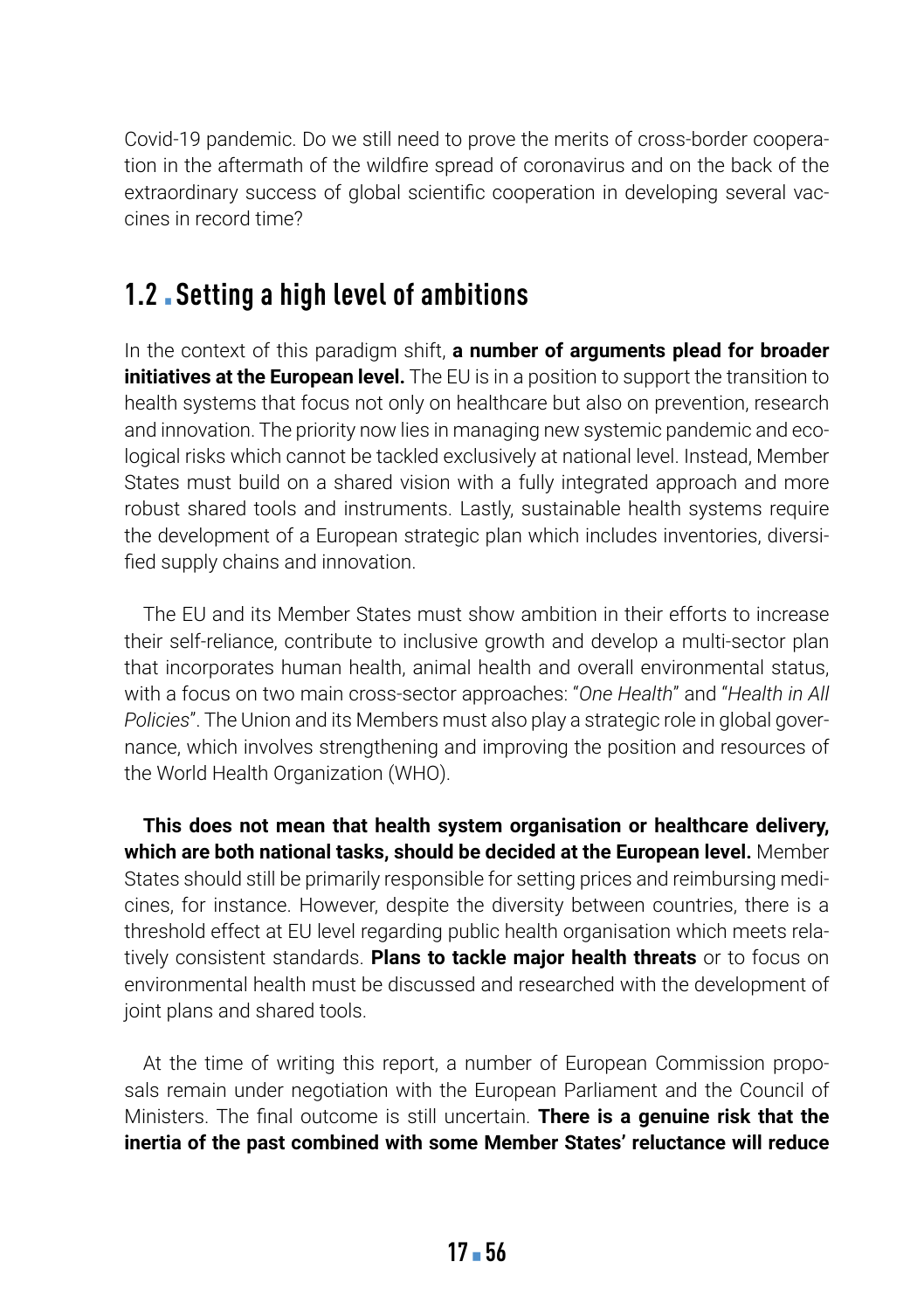#### **the level of ambition and limit the impact of the proposed new instruments and measures.**

The purpose of this report is to call on European and national decision-makers to press ahead and develop a "European Health Union" as part of the Conference on the Future of Europe, since health is a strategic factor in delivering economic growth, sustainable development and social equality.

### **1.3** ▪ **Stepping up political commitments**

Health policy gained importance in the Treaty on the Functioning of the European Union (TFEU). In the Treaty's Article 168.1, it is stated that "*A high level of human health protection shall be ensured in the definition and implementation of all Union policies and activities*".

Furthermore, the performance, affordability and adaptability of national health systems are analysed in each cycle of the "European Semester", the framework used since 2014 to coordinate economic policy in the EU. This framework presents considerable opportunities to encourage and support structural health reform with regard to Member States' various economic, social and fiscal policies.

Based on the Commission's recent proposals, this report shows that **the Union's legal instruments and financial tools provide ample flexibility and unprecedented opportunities for reform.** A case in point is *NextGenerationEU***<sup>7</sup>**, the largest ever financed recovery package aiming to rebuild Europe in the post-Covid world.

Admittedly, one of the lessons learned from the pandemic could suggest the need to strengthen the constitutional powers of the EU in the field of healthcare. **What we really need, though, is to strengthen the political will of Member States, European institutions and the key healthcare stakeholders, in order to deepen their cooperation and strengthen their solidarity through concrete actions.** What really matters is not so much legal jurisdiction but rather relevance and outcomes: the prime concern is not determining who has the right to act but rather who provides added value for citizens.

**<sup>7.</sup>** European Union, [NextGenerationEU](https://europa.eu/next-generation-eu/index_fr) (website).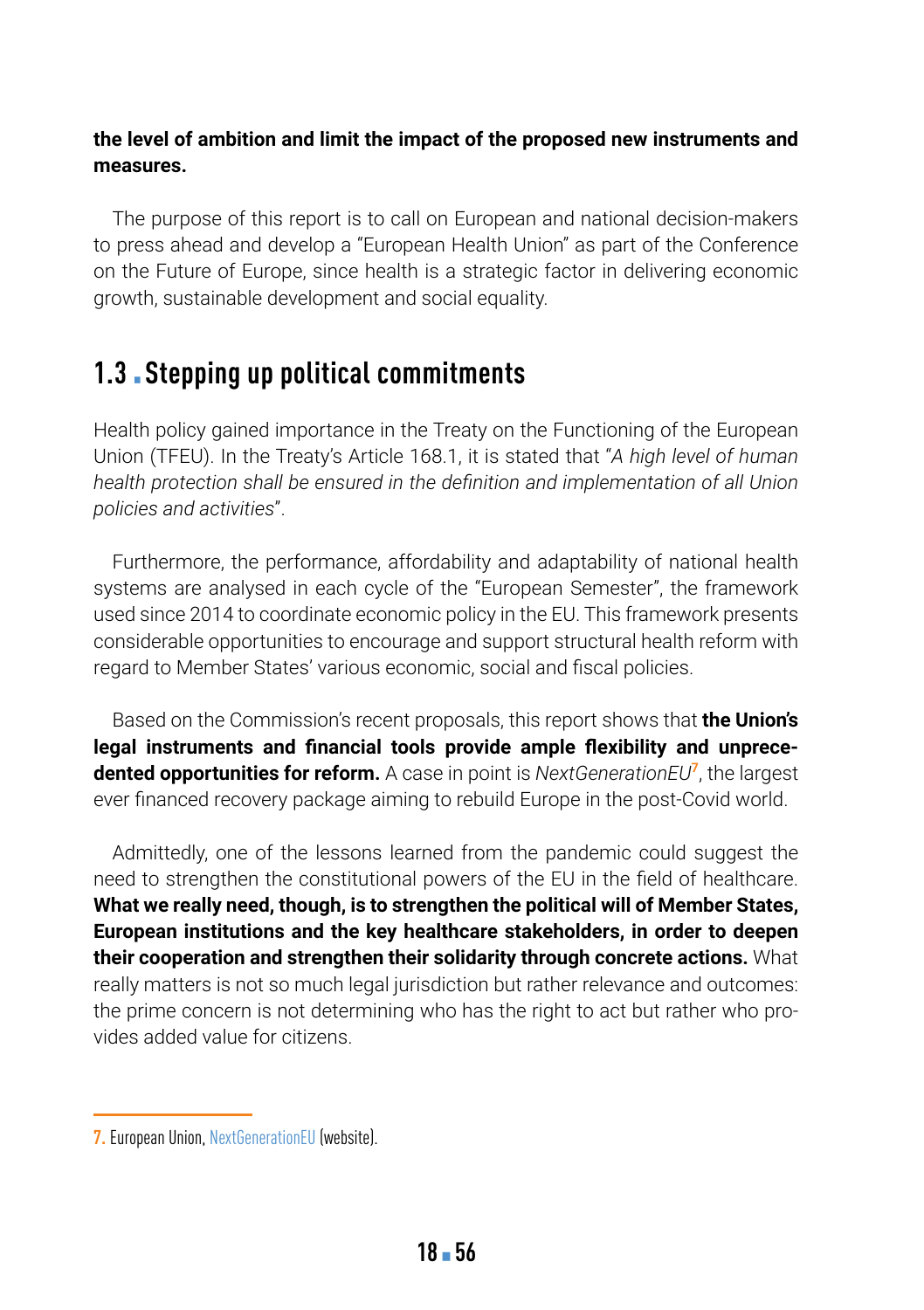Taking into account the provisions of the Treaties, the balance of power, the constraints and the uncertainties surrounding any change in this area, our group takes a realistic approach and focusses on the remit of the existing EU treaties. Therefore, we outline ways of making the best use of the wide range of instruments already available to the EU. We provide recommendations for progress in sectors considered a priority by the Union and we urge European leaders not to set aside their promises once the crisis abates.

The proposals put forward in recent months are ambitious, and those to come must be equally bold. For Member States and European institutions, the cornerstone issue now lies in implementing a fully-fledged European Health Union and in contributing to better multilateral governance. ■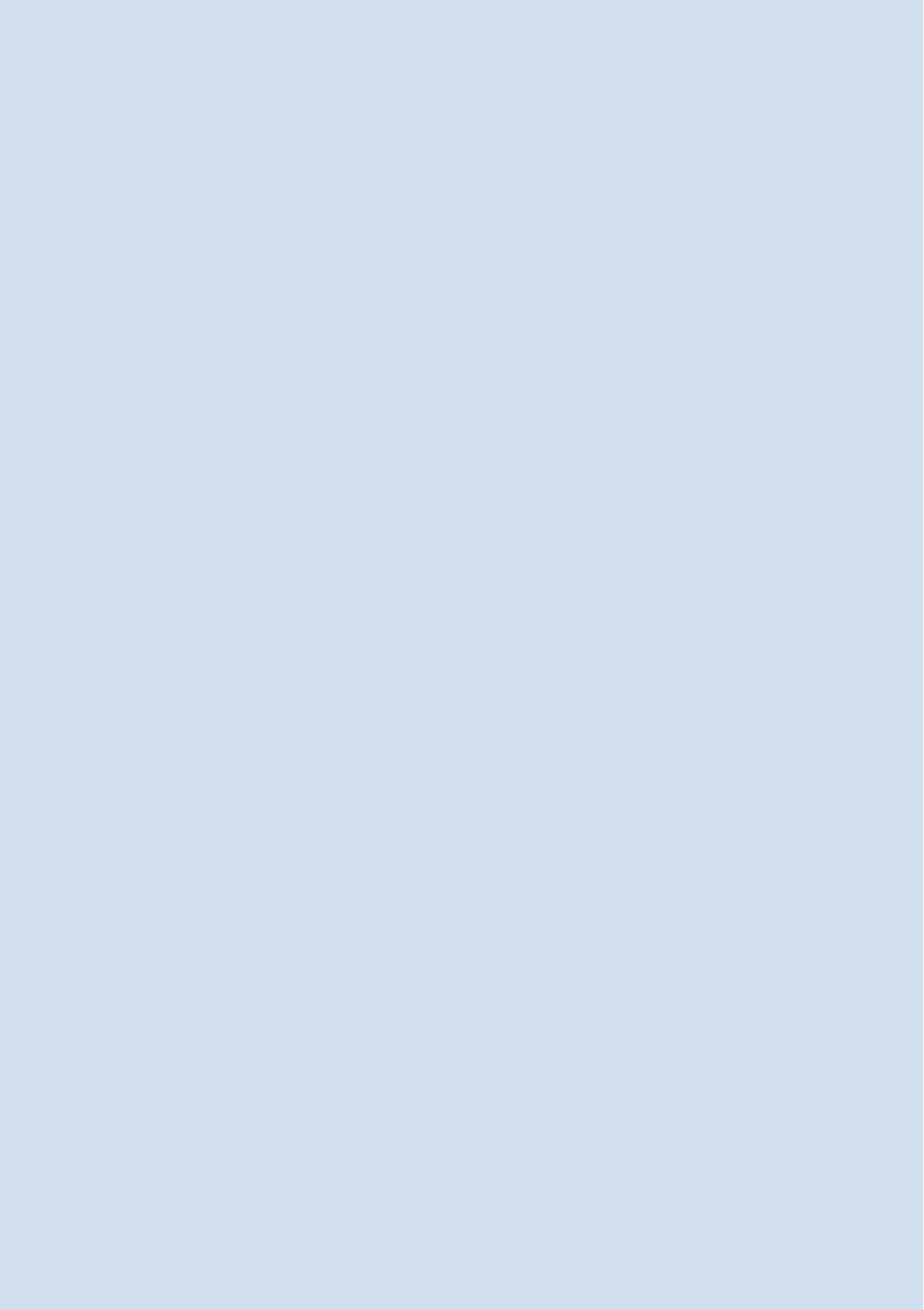

## <span id="page-20-0"></span>**HEALTH AS AN INVESTMENT IN THE FUTURE OF EUROPE**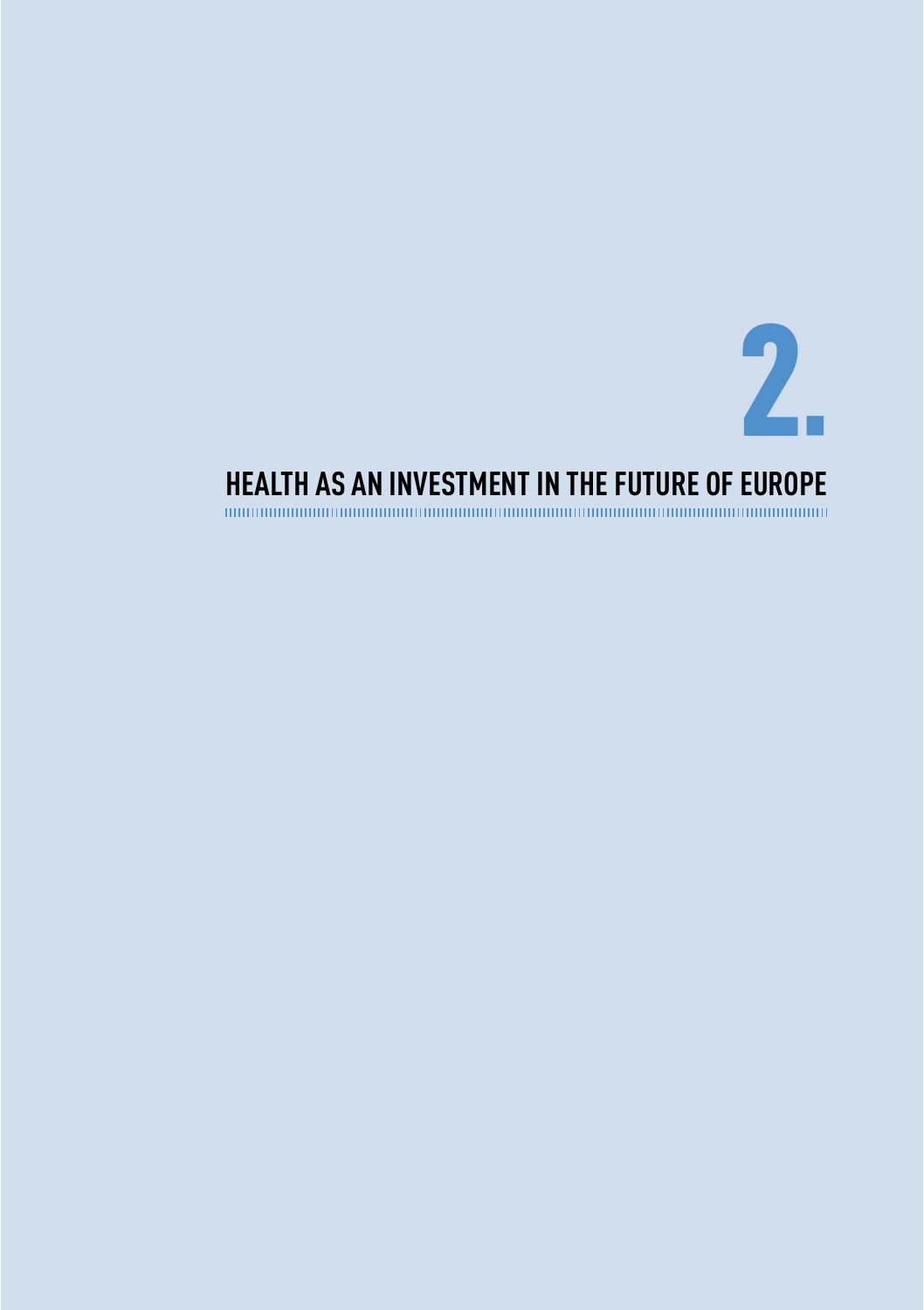### **2.1. The challenges**

Healthcare can and should be a sector that drives growth, inclusion and jobs. Health spending is a long-term investment that seeks to develop robust and resilient health systems both in terms of prevention and innovation, in areas such as e-health and new therapeutic approaches. The digital transition and artificial intelligence (AI) must drive the transformation of healthcare assessment and research as well as epidemiological surveillance, clinical optimisation and the development of more patient-centred models. The G20 held in Rome on 31 October 2021 rightly insisted on the urgent need to develop inclusive and resilient health systems and ramp up investment in health**<sup>8</sup>**.

The EU can mobilise various drivers to harness its potential. These include: academic and applied research, innovation, development cooperation and industry –comprising international corporations and many innovative laboratories and startups. Where there is promising progress in research, these organisations are called upon to join forces with multinational companies as evidenced in the BioNTech-Pfizer partnership. That being said, there is a need for closer collaboration between research and production.

Industry is reluctant to invest in sectors or treatments considered either too risky or commercially unprofitable, such as older medicines which still have high added value for patients but are now off-patent. In this regard, the EU must urgently reduce its dependence by developing fully secure supply chains.

Though admittedly its resources are limited, the EU has the capabilities to reduce inconsistencies between Member State health systems. For example, the EU could share best practices, provide access to innovative methods and ensure consistent healthcare information systems. Another top priority is the development of an approach that integrates human health, social policy and environmental quality. This would make it possible to tackle social inequalities, which in turn, cause health inequalities. Such inequalities are substantial between countries and population groups, as highlighted in the latest report of the European Institute for Gender Equality (EIGE) published in October 2021**<sup>9</sup>**.

**<sup>8.</sup>** [G20 Rome Leaders' Declaration,](https://www.consilium.europa.eu/media/52732/final-final-g20-rome-declaration.pdf) 2021.

**<sup>9.</sup>** EIGE, [Gender Equality Index 2021: Health,](https://eige.europa.eu/publications/gender-equality-index-2021-health) 28 october 2021.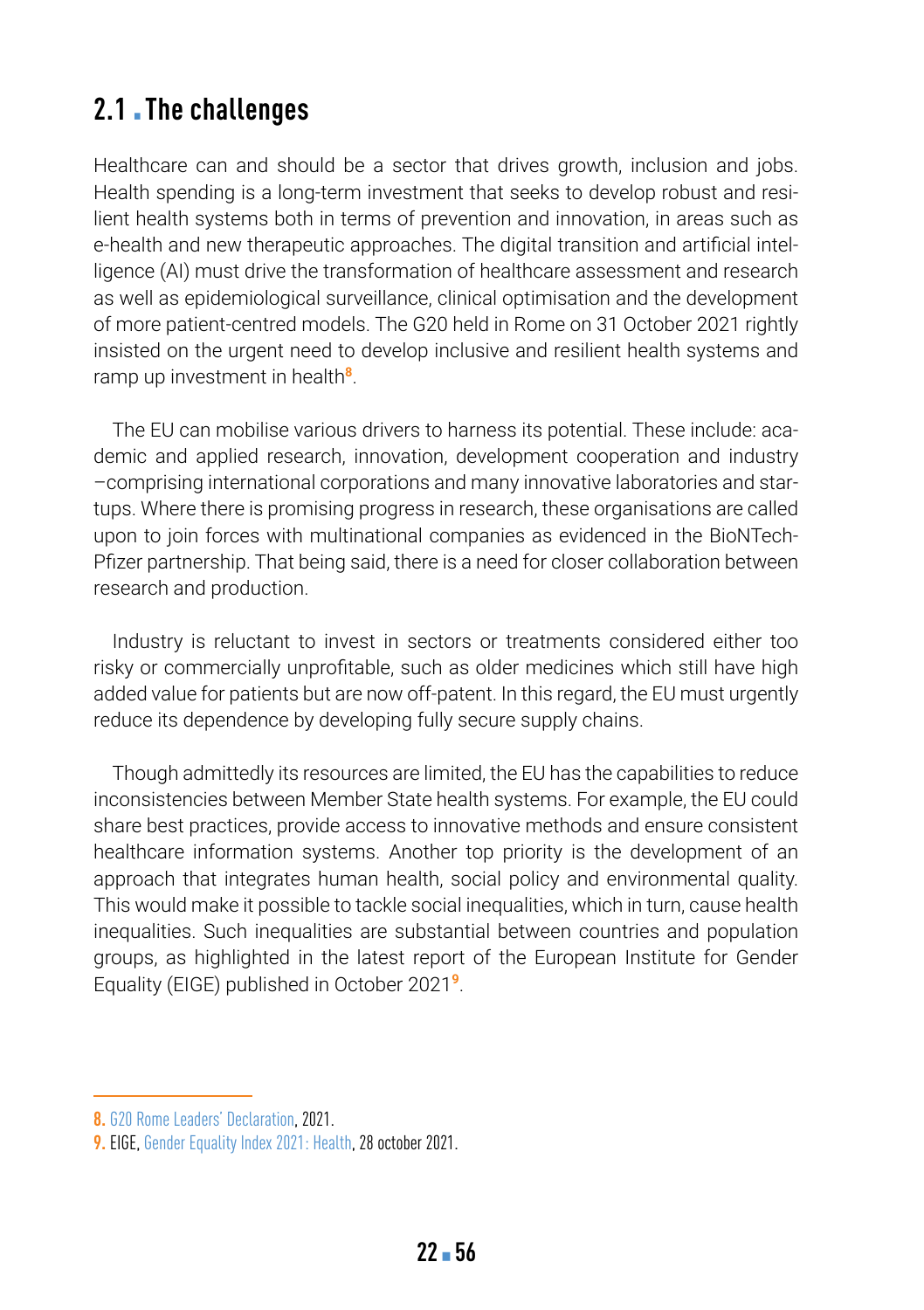### **2.2** The response of the EU institutions

The proposals unveiled by the Commission in recent months are ambitious and will provide the Union with large-scale healthcare instruments and resources.

With investment of €5.3 billion earmarked for 2021-2027, the new European healthcare programme, "*EU4Health*" has set several objectives: ensure fair and affordable availability of medicines; consolidate health systems through better cooperation; share high value-added initiatives and tools across Europe; and strengthen the "*One Health*" concept in an endeavour to boost the resilience of national health systems with a focus extended beyond pandemic preparedness. Announced in February 2021, **Europe's Beating Cancer Plan,** with funding of some €4 billion, defines a new EU approach to prevention, treatment and care. In June 2021, the Commission launched the Knowledge Centre on Cancer which is the Plan's first flagship initiative.

The *EU4Health* programme also allows for the introduction of European initiatives based on the *European Reference Networks* (ERNs) model for rare diseases<sup>10</sup>. The latter allows for cooperation between EU healthcare professionals and hospitals in research and patient treatment. Initiated in 2017, the first twenty-four European networks have achieved some noteworthy successes: supportive networking, discussions, medical and scientific collaborations, development of shared practices. Yet the ERN also suffer from weaknesses which reflect broader challenges, namely varying levels of healthcare access, digital health and highly specialised medical and paramedical personnel coupled with regulatory differences and how data circulates and is shared.

In November 2020, the Commission adopted a **"Pharmaceutical Strategy for Europe"** to provide patients with access to innovative and affordable medicines, to support competitiveness and innovation in the EU's pharmaceutical industry and to ensure a secure supply of medicines and medical devices. The strategy is designed for the entire pharmaceutical product ecosystem and also focuses on specific medical device aspects. A review of existing basic pharmaceutical legislation to bolster the pharmaceutical industry's appeal and fight against shortages is scheduled for end-2022.

The **creation of a European Health Data Space (EHDS)**, also expected in 2022, will help to improve data exchange and access to different types of data to facilitate

**<sup>10.</sup>** European Commission (website), *European Reference Networks*, ["Networks](https://ec.europa.eu/health/ern/networks_en)".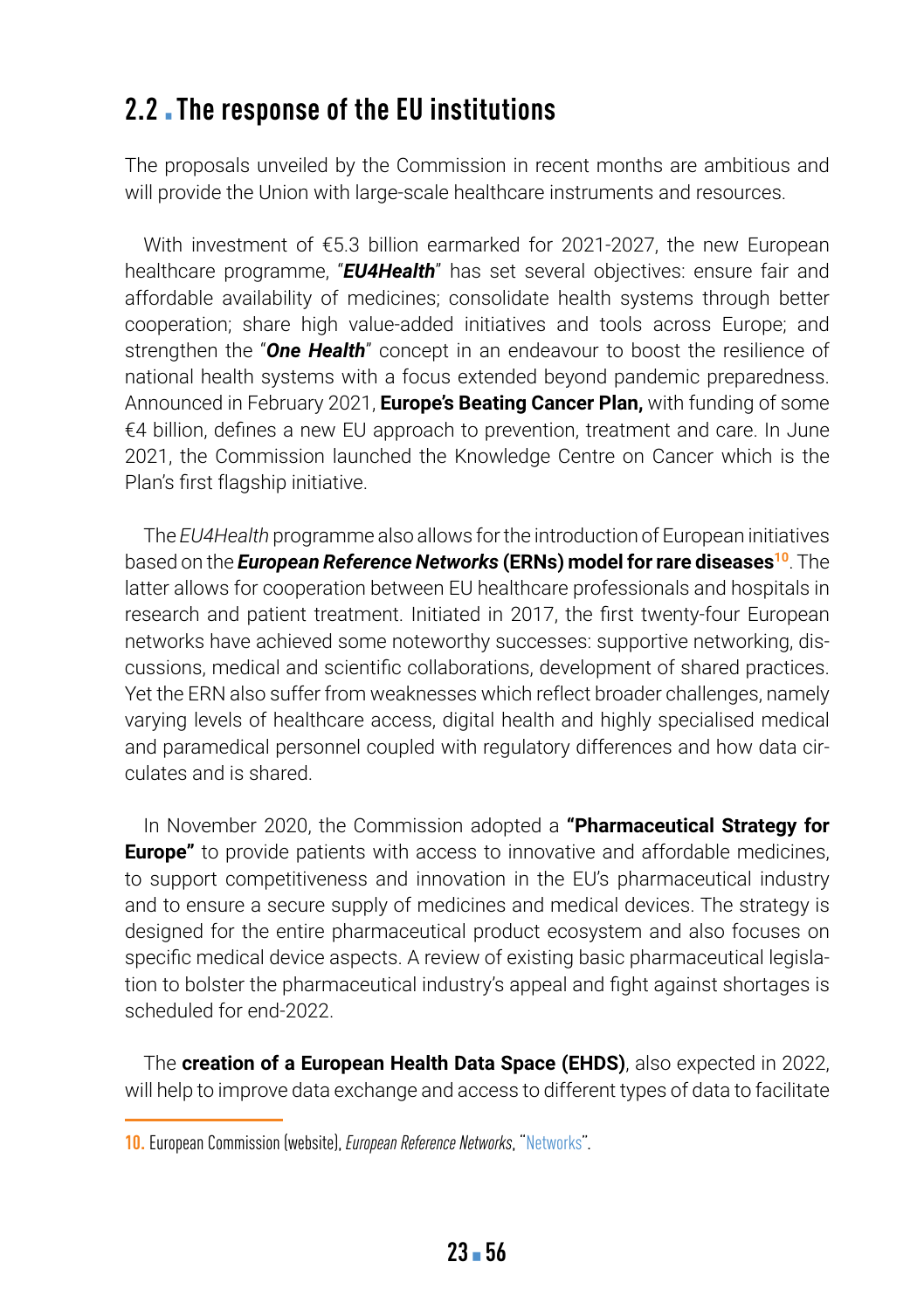healthcare provision and expedite research and policy development. A new joint initiative will facilitate the sharing of health data –whilst complying with data protection measures– for public health, treatment, research and innovation. There are significant disparities between countries as regards health data governance, interoperability and standardisation.

In June 2021, an agreement-in-principle was reached between the European Parliament and the European Council on the new *Health Technology Assessment* **(HTA) Regulation<sup>11</sup>**. This agreement is a major step forward in improving the availability of health policies and technologies including patient-centric, innovative medicines and medical devices which aim to provide the best value for money.

The European Institute of Innovation and Technology (EIT) is a pan-European organisation, founded in 2008 to strengthen EU innovation in several strategic sectors including health. The EIT acts as a platform for collaboration between partner institutions from academia, business, research and healthcare provision. With this in mind, the **European Institute of Innovation and Technology-Health (***EIT-Health***) <sup>12</sup>** can help Member States overcome the difficulty of transforming the EU's higher education, cutting-edge research and high-performing industrial sectors into new products and services.

### **2.3** ▪ **Recommendations**

**1/ Strengthen the European research ecosystem and the incentives to innovate in response to significant health challenges:** cancer, rare diseases, development of new antibiotics, mental health, paediatric medicines, the fight against obesity, chronic diseases, etc.

Research consortia already exist with a shared ambition to take action, but the EU can do more: **facilitate financing via public-private partnerships; develop biotechnology companies by selecting higher risk projects; create or consolidate connections between academic research, hospitals, the healthcare industry and patients; and enhance capabilities and coordination between innovation drivers.**

Several measures would help to promote innovation, translating basic research results into clinically applicable solutions: **supporting joint initiatives** (university

**<sup>11.</sup>** European Commission, [Proposal for a regulation of the European Parliament and of the Council on health](https://eur-lex.europa.eu/legal-content/EN/TXT/PDF/?uri=CELEX:52018PC0051&from=EN)  [technology assessment](https://eur-lex.europa.eu/legal-content/EN/TXT/PDF/?uri=CELEX:52018PC0051&from=EN), COM(2018) 51 final, 31 January 2018.

**<sup>12.</sup>** [EIT-Health \(website\)](https://eithealth.eu/).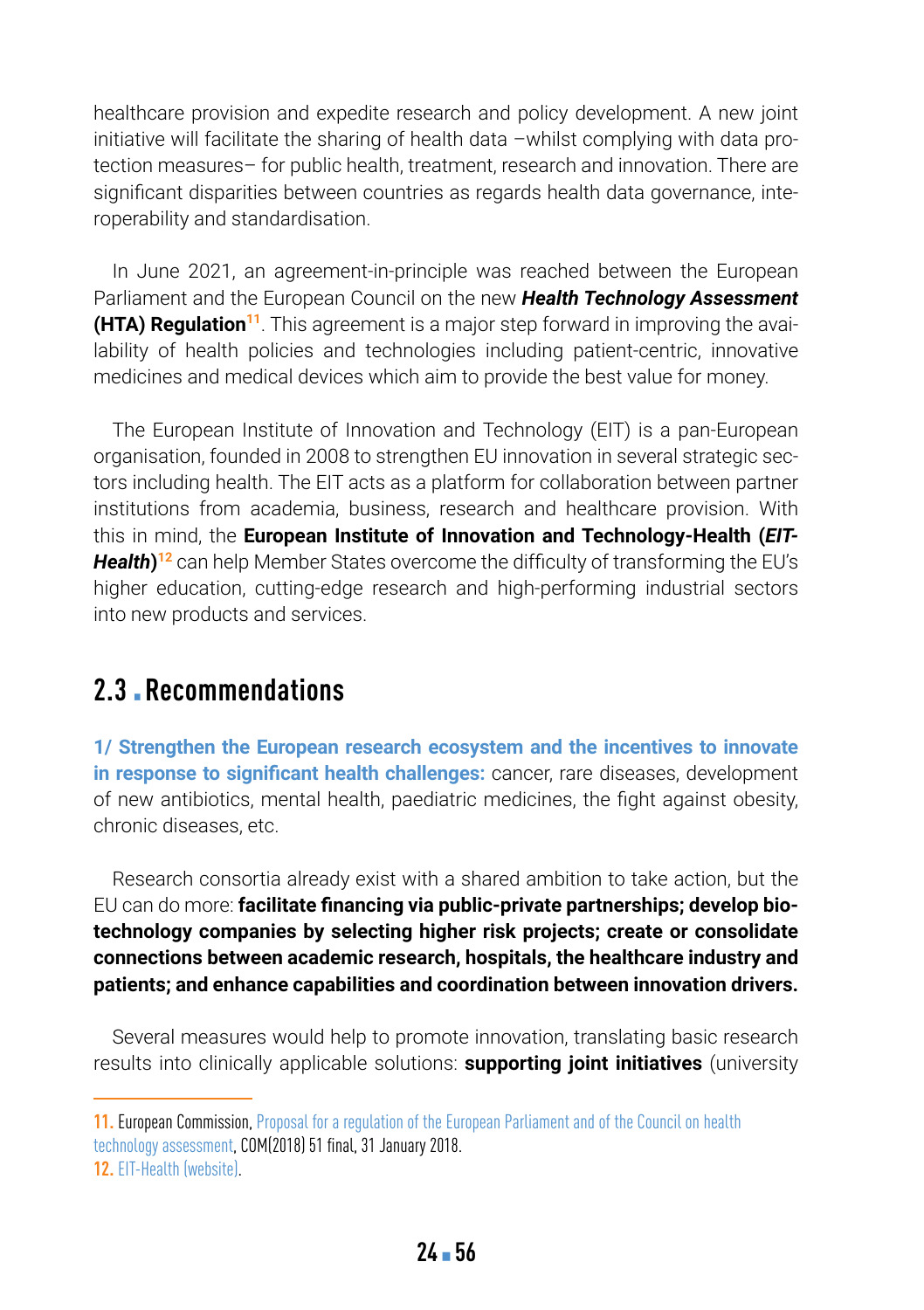hospitals, biotechnology and pharmaceutical sectors, patient advocacy groups, government funding agencies); **systematising wide-scale statistical clinical trials at the European level** (research institutes, laboratories, hospitals and Member State patients); and **creating cross-border clusters in sectors of the future** (bioengineering, immunotherapy, messenger RNA, etc.) to bring together public and private institutions and entities developing, producing and distributing biotechnological health products.

The **role and impact of the** *EIT-Health* **should also be strengthened**, particularly through its involvement in the HERA Strategic Research Action Plan (StRAP) alongside the European Innovation Council (EIC) and the European Research Council (ERC), and in the future "Important Project of Common European Interest (IPCEI)" on health.

**2/ Build a European industrial base for medicines and other health products**, to reduce the EU's dependence on raw materials and active ingredients. This requires the establishment of **diversified supply chains and investment in products and sectors of the future within the EU, as well as the production of essential medicines.**

Both health products and the healthcare industry are very much globalised. As a result, the focus should shift from full autonomy to promotion of investment and innovation, identification of medicines with significant therapeutic benefits and building stocks. The Commission's "*Structured dialogue on security of medicines supply " initiative***<sup>13</sup>** can help Member States, national regulators, laboratories and research institutes to increase the resilience of pharmaceutical supply chains and to safeguard a secure medicine supply for patients in Europe.

**3/ Strengthen the EU's role in the regulation and distribution of pharmaceutical products.** This would ensure that such products are readily available to all Member States, as with Covid-19 vaccines.

Some European countries have serious difficulties in obtaining certain medicines, either for material reasons linked to the location of production outside Europe, or financial reasons, owing to the very high price of the most innovative therapies.

**<sup>13.</sup> European Commission (website), ["Structured dialogue on security of medicines supply](https://ec.europa.eu/health/human-use/strategy/dialogue_medicines-supply_fr)".**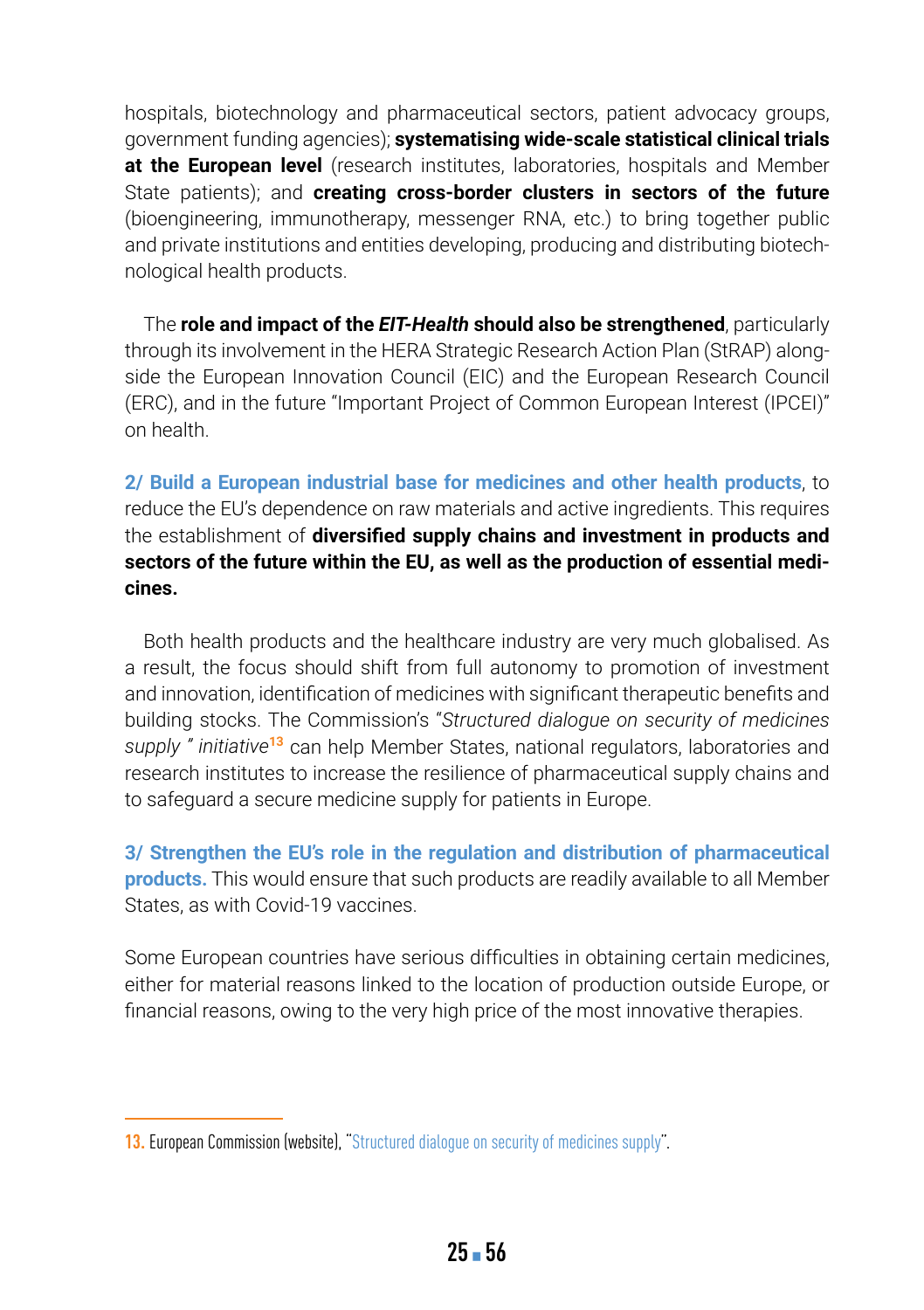In addition to the measures provided in the legislative package on cross-border health threats (see below), there are several possible scenarios: **entrusting the European Medicines Agency (EMA)** with the **medical assessment** for the marketing authorisation of medicinal products using clinical criteria (therapeutic value) and safety criteria (benefits/risks); **developing European clinical trials** and providing for European standardisation, which to date is mostly limited to ethical aspects; and **entrusting the EMA with the potential task of overseeing emergency clinical trials.**

**European University Hospitals must be given the resources to contribute to developing new therapies as well as impact indicators on clinical practice research. Promoting agreements with the pharmaceutical industry** is an option worth considering to counter price hikes for specific innovative treatments which threaten access to healthcare across Europe (*e.g*. immunotherapies).

#### **4/ Improve digital health data.**

While digital technologies are essential to improving and modernising the healthcare pathway (e-health, access, portability, indicators, telemedicine), the exchange of health data for healthcare and research purposes is still inadequate. To protect patient data and guarantee citizen confidence in the system, the future European Health Data Space must **develop a "federated data" infrastructure to enable localised storage of data which can be accessed** in various locations via a fail-safe security environment.

The EU can adopt a series of measures: **increase interdisciplinary collaboration** to showcase the value of health data through large-scale analyses and open source solutions based on the *Observational Health Data Sciences and Informatics* (OHDSI) open science community**<sup>14</sup>** model; provide leadership in **facilitating the adoption of international standards such as ORPHAcode**, the Orphanet nomenclature for rare diseases, supported by the creation of common definitions and standardised norms for data extraction; **improve the use and interoperability of health data** from various national sources (health records, medical devices, research); **ensure ethical use of data** in line with European values of inclusiveness and accessibility. The creation of a **European health cloud** could mark a key milestone, provided that the problems of data hosting, processing and use are resolved.

**<sup>14.</sup>** [Observational Health Data Sciences and Informatics \(website\)](https://ohdsi.org/).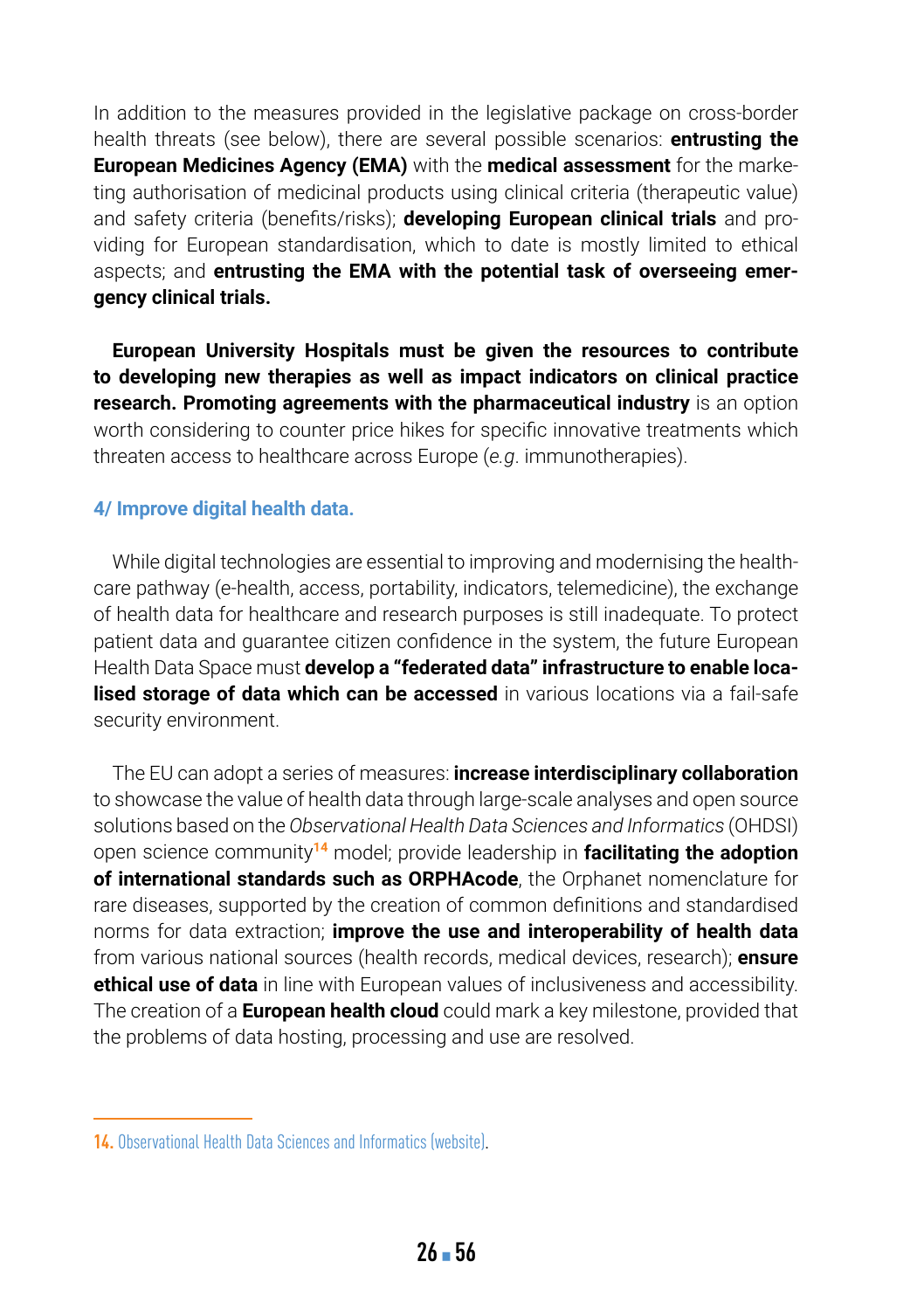#### **5/ Ramp up the European Reference Network for Rare Diseases (ERNs) and extend their model to other complex diseases.**

According to the principle of European solidarity for rare diseases, the maturing of ERNs –or even the expansion of this model into other complex diseases– must be firmly embedded into health systems. **In addition, reference network centres at the national level must be set up and closely connected to the European level, with contributions from patient organisations.** The system, which started up in 2017 must transition to a robust and sustainable European structure for rare diseases, following the trailblazing example of the French model. **With improved pan-European reimbursement for innovative therapies and fuller integration into national health systems,** specialists and patients can treat and be treated respectively in these reference centres under the authority of ERN-coordinated networks. The EU should ensure financial sustainability in steering these initiatives, specifically the integration of healthcare aspects, the financing of training and research on a European scale.

**6/ Enhance and build a European dimension to training for health professionals,** to tackle health crises and counter the vulnerability of public healthcare services (hospitals and residential care homes for the elderly).

Several Member States suffer from shortages of healthcare professionals. Although, the EU's ambition is not to harmonise higher educational studies nor working conditions between its Member States, it should nevertheless **foster greater support for lifelong professional training, the development of curricula and shared skill sets for public health professionals, and mobility of postgraduate junior doctors** (via notably a "skills portfolio")**, researchers and PhD students, as well as the creation of European University networks to promote public health training** in all health care segments. It would also be important to strengthen the teaching of immunology in order to combat the lack of information or misinformation about vaccination among citizens and to increase awareness of this issue among the health professionals. The creation of a **"European Hospital" label** could simplify European funding procedures.

#### **7/ Support Member States' prevention policies and the comparative analysis of national health systems.**

This could be achieved by leveraging **European tools to analyse, simulate and assess the impact of policies and the return on health investments**, such as ongoing cooperation between the Commission and the Organisation for Economic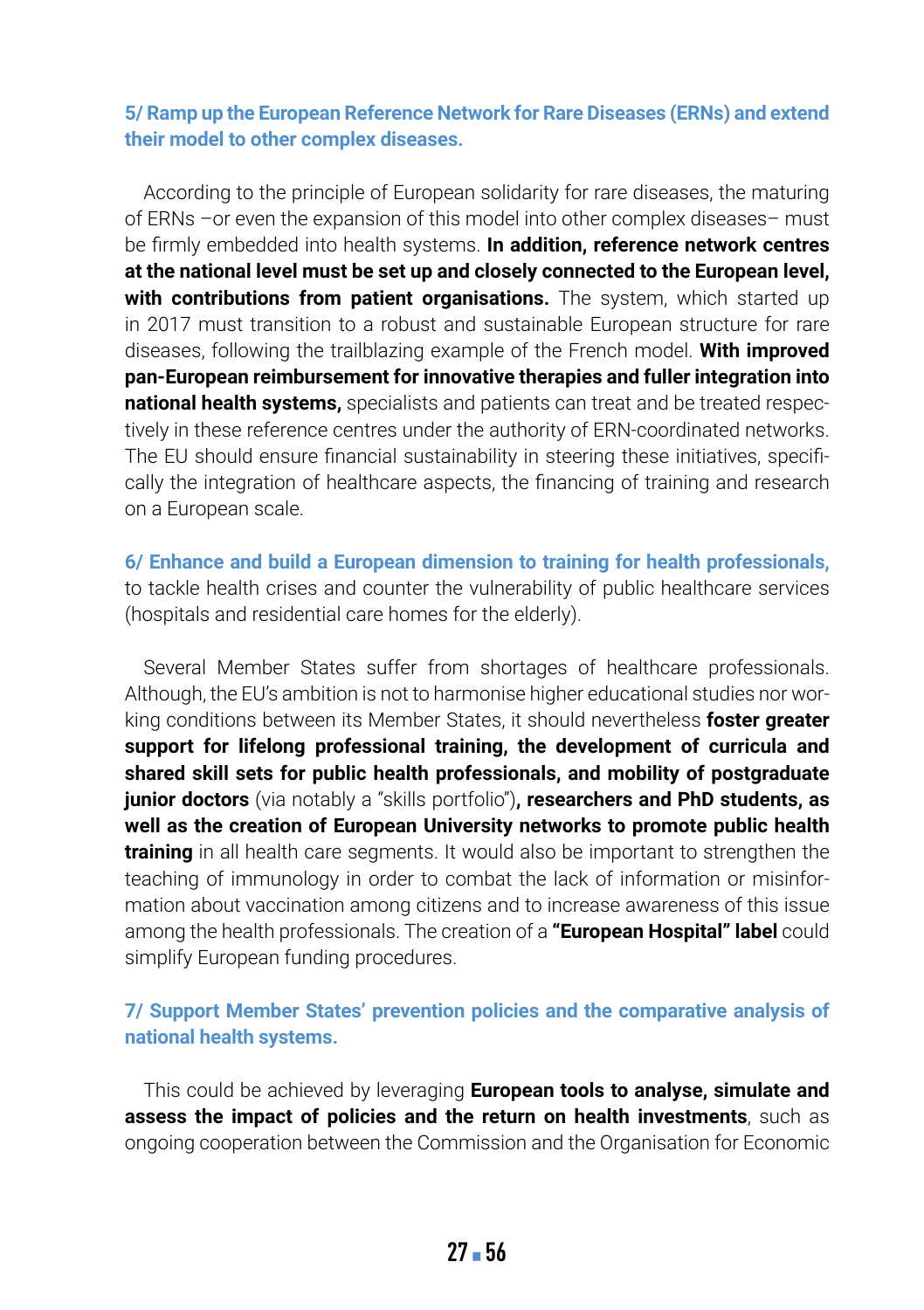Co-operation and Development (OECD) in the fields of antimicrobial resistance and chronic disease prevention.

Another necessary measure would involve the development of **better health inequality indicators** particularly regarding vulnerable population groups, ethnic minorities and displaced populations including migrants and refugees and **on health system performance** by comparing the assessment of patients' perceived healthcare quality and outcomes. .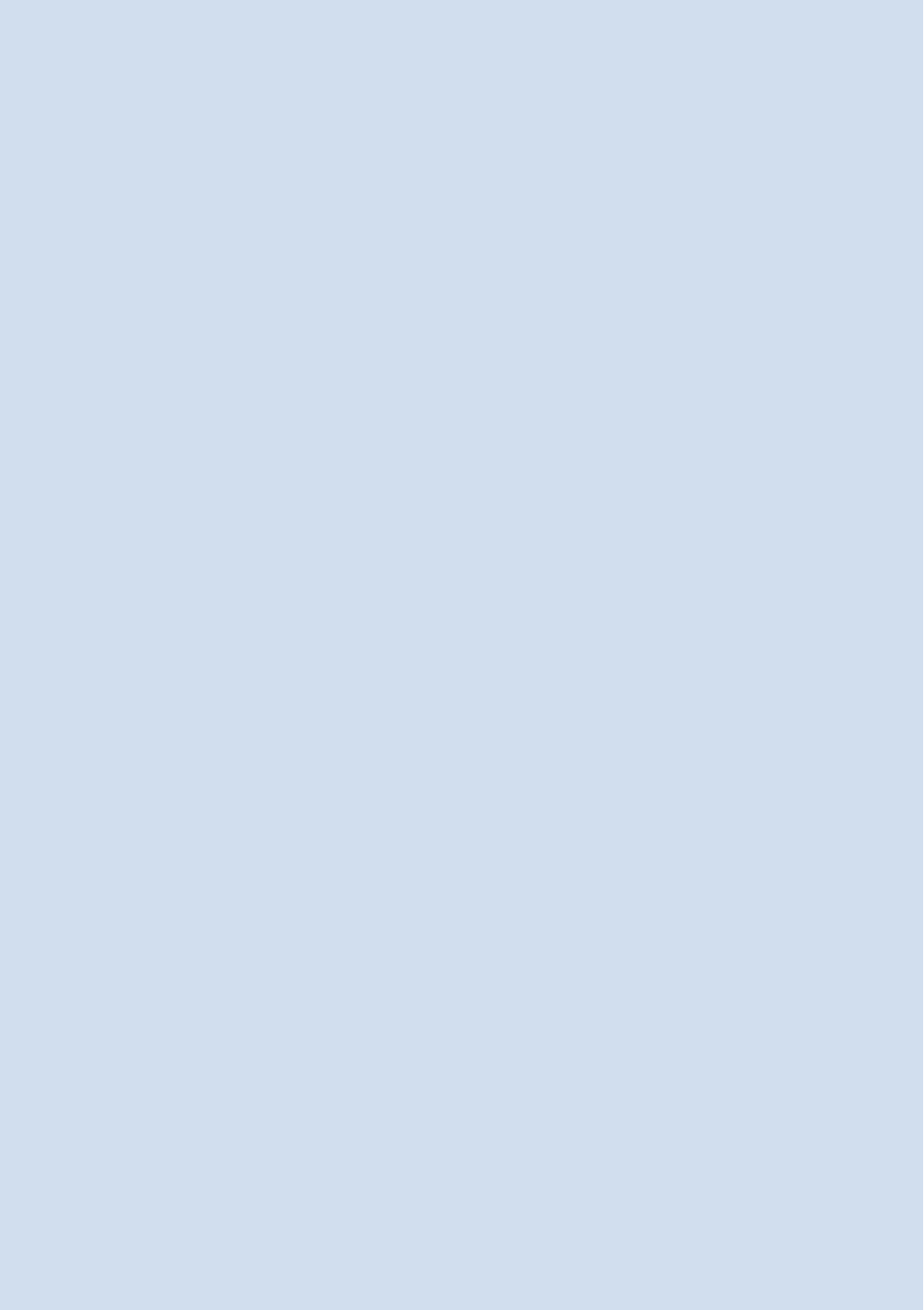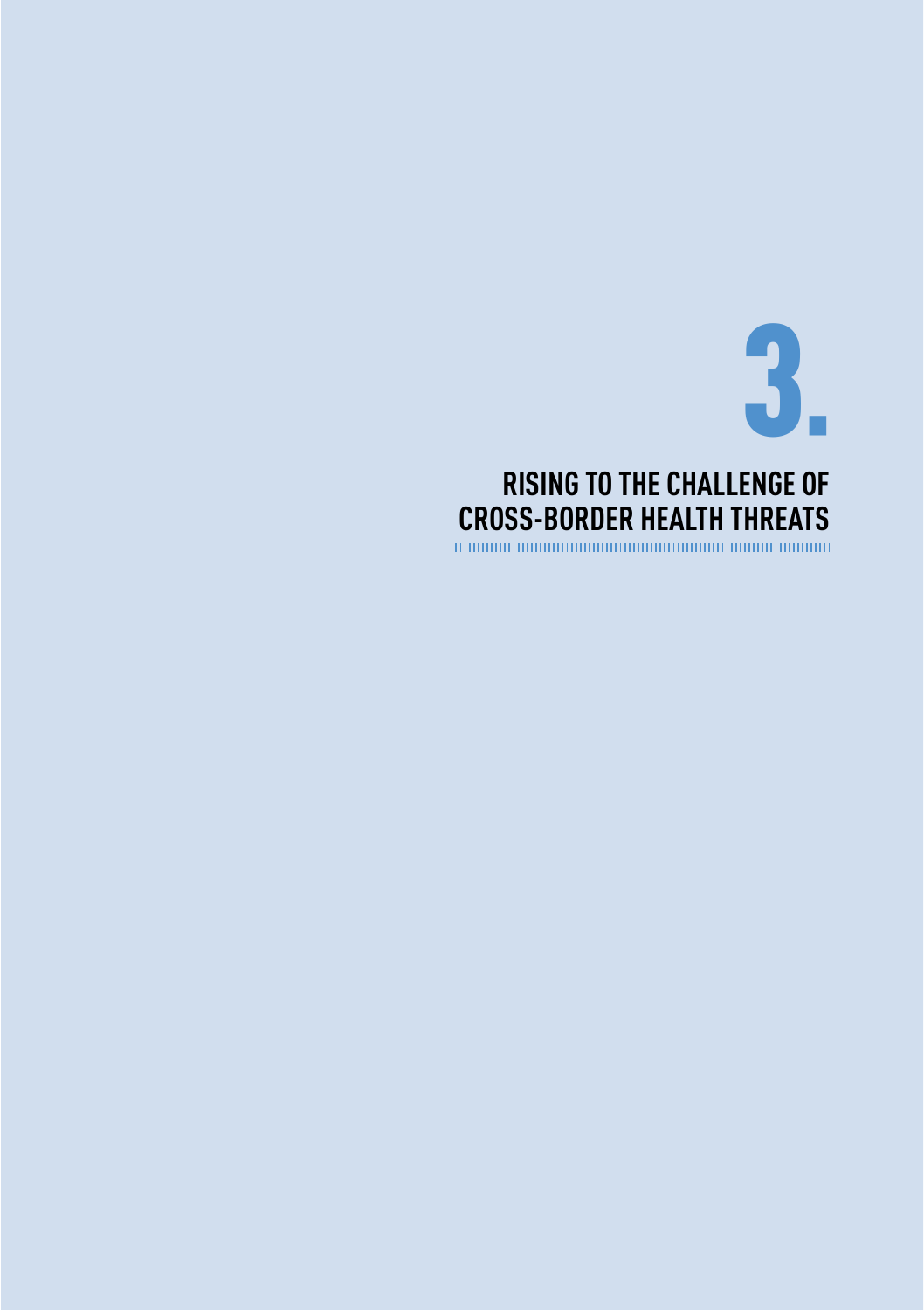### **3.1** Ihe challenges

The Covid-19 pandemic revealed that European institutions were lacking preparedness and response capabilities. There was no overall EU plan and no coordination of national emergency plans. Risk communication was disorganised and crisis-specific institutional tools were lacking, with no large-scale pan-European clinical trials adapted to the emergency. What's more, existing organisations, including the European Centre for Disease Prevention and Control (ECDC) and European solidarity instruments such as the Civil Protection Mechanism, were under-utilised.

The Union and its Member States did not have sufficient inventories of certain medicines and medical devices. This was because of an insufficiently coordinated approach to support their development, production and procurement, combined with a lack of real-time data on demand for essential raw materials, components and products.

The experience has also emphasised the need for better communication on health and science at European level but especially on a national basis, in order to reassure citizens, combat vaccine hesitancy and to cut short the misinformation on social networks and conspiracy theories.

### **3.2** . The response of the EU institutions

In recent months, the Commission has made a number of wide-ranging proposals to lay the foundations of a European Health Union through health crisis preparedness and response measures.

**The proposal for a regulation on serious cross-border health threats<sup>15</sup> aims** to strengthen the framework for health crisis preparedness and response at the EU level. In particular, this is achieved through the development of a European health crisis and pandemic preparedness plan and the definition of requirements for national plans. It is also achieved through the following measures: rules for a strengthened and integrated EU epidemiological surveillance system; rules for health system data transmission (hospital beds, intensive care capacity, medical personnel); provisions for the appointment and financing of reference laboratories; and rules on the recognition of emergency situations and the activation of

**<sup>15.</sup>** European Commission, [Proposal for a regulation of the European Parliament and of the Council on serious cross](https://eur-lex.europa.eu/legal-content/EN/ALL/?uri=CELEX:52020PC0727)[border threats to health and repealing Decision No 1082/2013/EU](https://eur-lex.europa.eu/legal-content/EN/ALL/?uri=CELEX:52020PC0727), COM(2020) 727 final, 11 November 2020.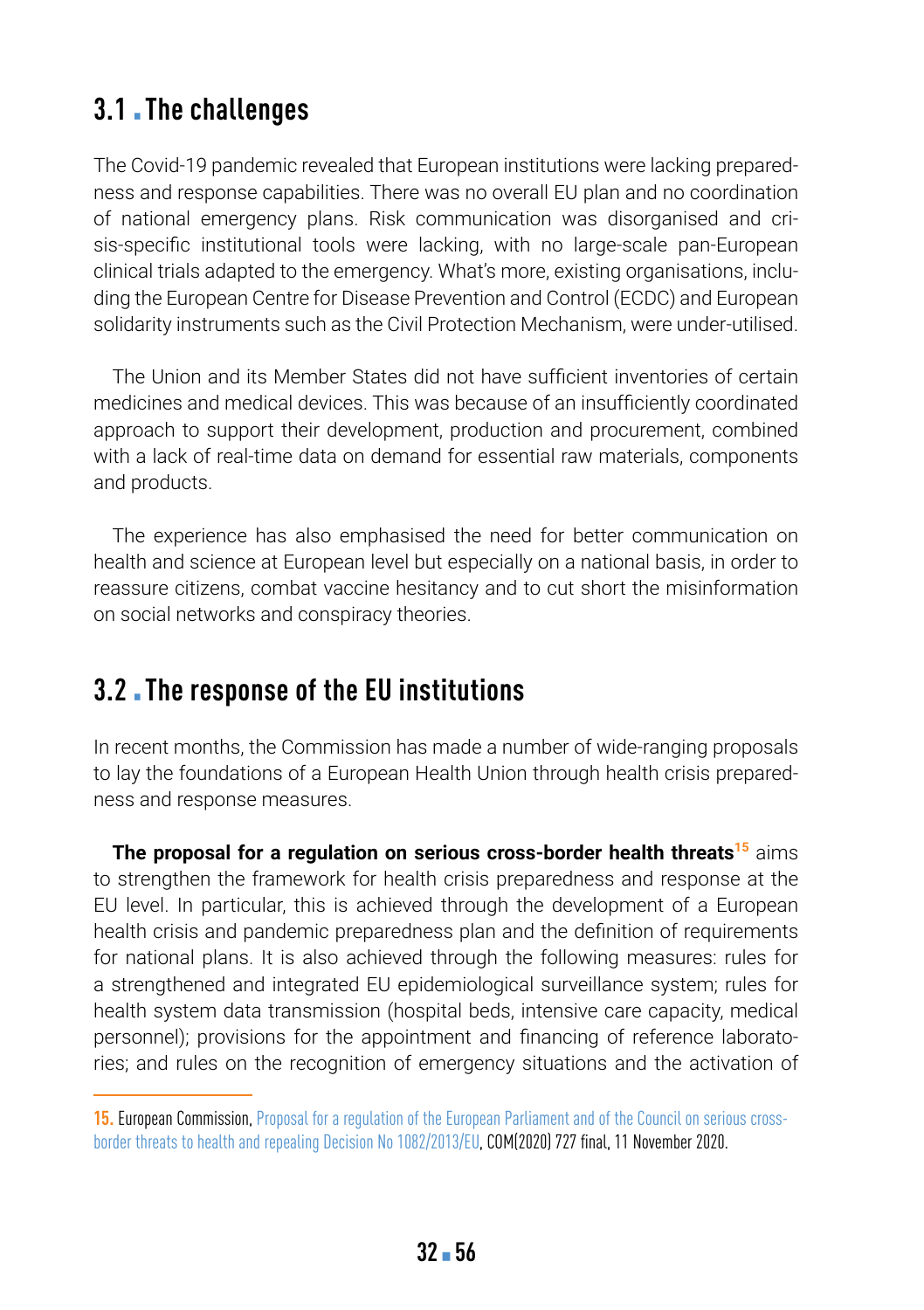EU emergency mechanisms. This proposed regulation, which will spearhead new arrangements for combatting cross-border threats, must be adopted as soon as possible.

**The proposal to strengthen the European Centre for Disease Prevention and Control (ECDC)<sup>16</sup>** should enable the ECDC to support the Commission and Member States in various areas. These include: real-time epidemiological surveillance; strengthened planning and forecasting capabilities; development of prevention and response plans for future epidemics; capacity to mobilise and deploy an EU health operations team; strengthened surveillance and capacity assessment of national health systems with regard to communicable diseases as well as patient safety; creation of a network of EU reference laboratories for public health.

**The proposal for a regulation aimed at strengthening the role of the European Medicines Agency (EMA)<sup>17</sup>** in crisis preparedness and management will sustain and consolidate the measures taken during the Covid-19 crisis. On 28 October 2021, the European Parliament and the Council reached a political agreement on a revised mandate which will enable the Agency to closely monitor and mitigate shortages of critical medicines and medical devices at the time of significant events and public health emergencies. Through this agreement, the Agency will also be in a position to accelerate the development and approval of high-quality, safe and effective medicines that can treat or prevent a disease causing a public health crisis. Two steering groups will be formed to monitor the situation and inventories of certain essential products: one for medicines and the other for medical devices. A task force will facilitate the launch of clinical trials in the event of an emergency. A database to collect information on shortages should be created from an existing EMA database on health products.

Lastly, on 16 September 2021, the Commission established **a European Health Emergency preparedness and Response Authority (HERA)<sup>18</sup>. Its purpose: address** a range of health risks (chemical, biological, radiological and nuclear threats,

**<sup>16.</sup>** European Commission, [Proposal for a regulation of the European Parliament and of the Council amending](https://eur-lex.europa.eu/legal-content/EN/TXT/?uri=CELEX:52020PC0726)  [Regulation \(EC\) No 851/2004 establishing a European Centre for disease prevention and control](https://eur-lex.europa.eu/legal-content/EN/TXT/?uri=CELEX:52020PC0726), COM(2020) 726 final, 11 November 2020.

**<sup>17.</sup>** European Commission, [Proposal for a regulation of the European Parliament and of the Council on a reinforced](https://eur-lex.europa.eu/legal-content/EN/TXT/?uri=CELEX:52020PC0725)  [role for the European Medicines Agency in crisis preparedness and management for medicinal products and medical](https://eur-lex.europa.eu/legal-content/EN/TXT/?uri=CELEX:52020PC0725)  [devices](https://eur-lex.europa.eu/legal-content/EN/TXT/?uri=CELEX:52020PC0725), COM(2020) 725 final, 11 November 2020.

**<sup>18.</sup>** European Commission, [Communication from the Commission to the European Parliament, the European Council,](https://eur-lex.europa.eu/legal-content/EN/TXT/?uri=COM:2021:0576:FIN)  [the Council, the European Economic and Social Committee and the Committee of the Regions Introducing HERA, the](https://eur-lex.europa.eu/legal-content/EN/TXT/?uri=COM:2021:0576:FIN)  [European Health Emergency preparedness and Response Authority, the next step towards completing the European](https://eur-lex.europa.eu/legal-content/EN/TXT/?uri=COM:2021:0576:FIN)  [Health Union](https://eur-lex.europa.eu/legal-content/EN/TXT/?uri=COM:2021:0576:FIN), COM(2021) 576 final, 16 September 2021.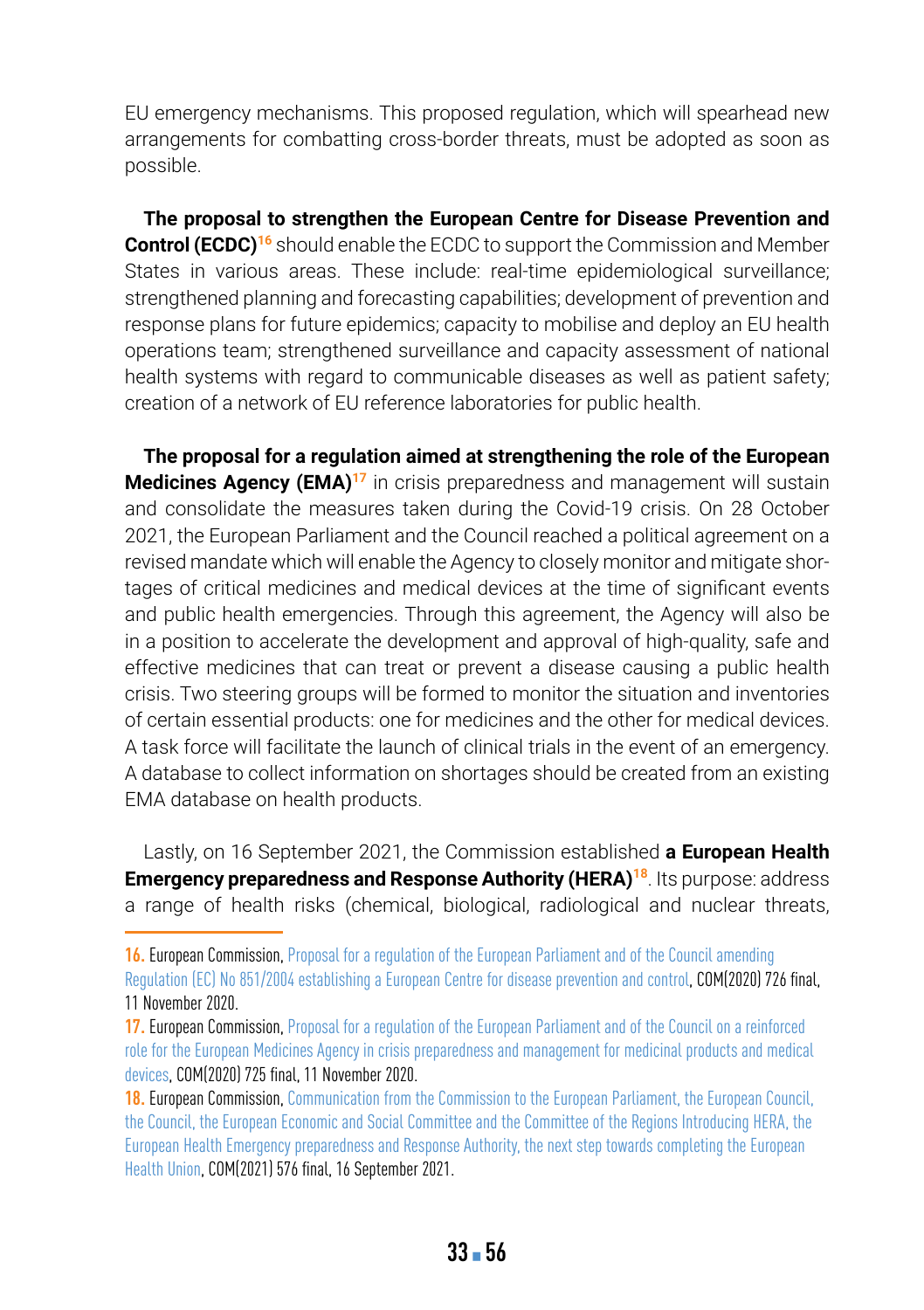epidemics, emerging diseases and antimicrobial resistance). This new structure, which is a significant step forward for the European system, will be tasked with the following main responsibilities: deepening health security cooperation within the EU before and during crises (identification of threats, intelligence gathering, development of forecasting models) by uniting Member States, industry and stakeholders around a common strategy; addressing strategic vulnerabilities and dependencies in the EU regarding the development, production, procurement, inventory replenishment and distribution of impactful medical treatments, devices and equipment (e.g., supporting research through EU-wide clinical trial networks and rapid data sharing platforms); and contributing to strengthening the global architecture for health emergency preparedness and response actions. HERA should be supported by collaboration with similar national agencies, third countries, the WHO and other partners. **The Council Regulation on medical countermeasures in the event of a public health emergency at Union level<sup>19</sup> will set out the critical measures that** HERA can adopt under such circumstances (procurement, purchasing and manufacture of medical countermeasures, emergency funding).

### **3.3** ▪ **Recommendations**

The raft of measures proposed since the beginning of the pandemic will allow for better preparation and management of future crises, **provided that the final outcome of the negotiations is in line with the bold ambition** that governed the Commission's proposals, and **that HERA, as the central component in this new system, has sufficient resources to carry out its mission. Against this background, our report provides a set of recommendations.**

**8/ Bolster the role of the ECDC.** There has been inadequate implementation of the lessons learned since the 2009 H1N1 influenza pandemic at the national and European levels. There are many illustrative examples. Pandemic preparedness plans, facilitated by the WHO and the ECDC, have not been deployed at the operational level; the required structures and skills sets are either lacking or, once acquired, are not regularly put into practice and therefore not maintained. **We must bolster the role of the ECDC in several areas** if we are to deliver a more effective European response to new health threats and crises.

**<sup>19.</sup>** European Commission, [Proposal for a Council regulation on a framework of measures for ensuring the supply of](https://eur-lex.europa.eu/legal-content/EN/TXT/?uri=celex:52021PC0577)  [crisis-relevant medical countermeasures in the event of a public health emergency at Union level,](https://eur-lex.europa.eu/legal-content/EN/TXT/?uri=celex:52021PC0577) COM/2021/577 final, 16 September 2021.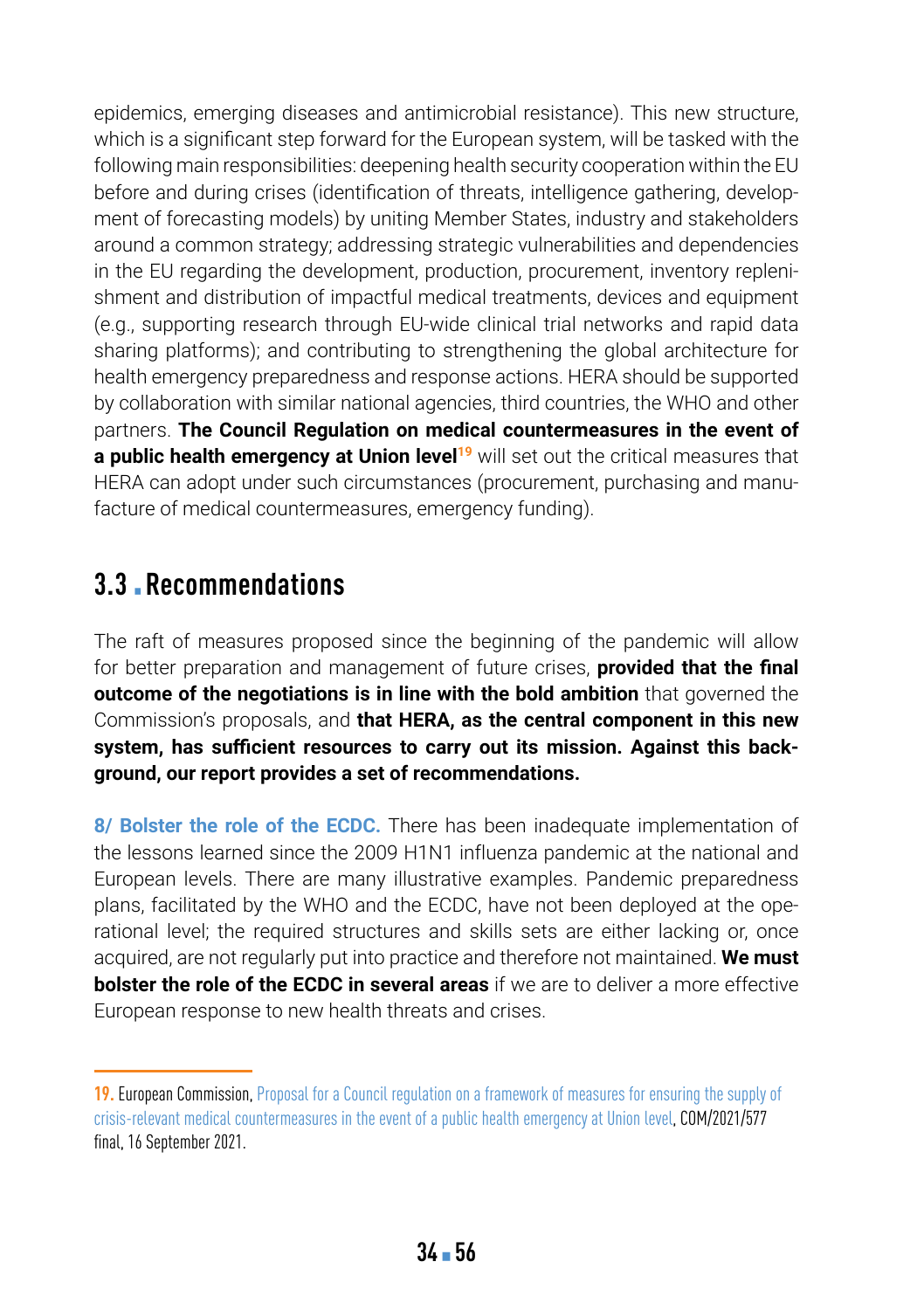As regards **crisis preparedness**, based on ECDC's expertise, Member States should agree on an adequate level of preparedness as well as **on criteria/indicators which will enable ECDC to transparently assess conditions for the overall communicable disease prevention and control system** in Member States.

To gain an accurate and timely overview of the situation **in times of crisis, the ECDC should be able to provide standards for surveillance**, and to conduct **emergency public health studies** on request. The ECDC should also work closely with the Commission (including HERA) and international organisations such as the new WHO Hub for Pandemic Intelligence in Berlin. Additionally, a more stable ECDC presence in key third countries would boost the development of crisis prevention capabilities.

**9/ Mobilise additional financial resources to level up the performance of HERA**, going one step further in the arrangements agreed within the EU's budget and the Commission's administrative resources, in order to create sufficient leverage and achieve the research and development objectives.

**Various instruments and mechanisms could be mobilised:** public-private partnerships, which would partner academic researchers with industry; the European Investment Bank (EIB), which has long supported research projects on infectious diseases; and the contribution of the IMI (Innovative Medicines Initiative), a public-private partnership between the Commission and the pharmaceutical industry. Leverage could also be generated through innovative national funding. The fast launch of the Important Project of Common European Interest (IPCEI) in health, which is intended to support the development of healthcare innovation, could also help.

**10/ Increase coherence and coordination at European and national levels in health crisis scenarios**, to extend efforts beyond sharing national medical product inventories. This involves two main types of measures.

First, **to identify priority strategic health products in the event of a pandemic, and to establish strategic inventories** and/or guaranteed special access to the creation of the required health countermeasures. Reliable information on shortages and inventories and agreement on what constitutes strategic materials will be critical.

Second, **to establish a national health crisis monitoring and management committee in each Member State.** The committee would comprises a group of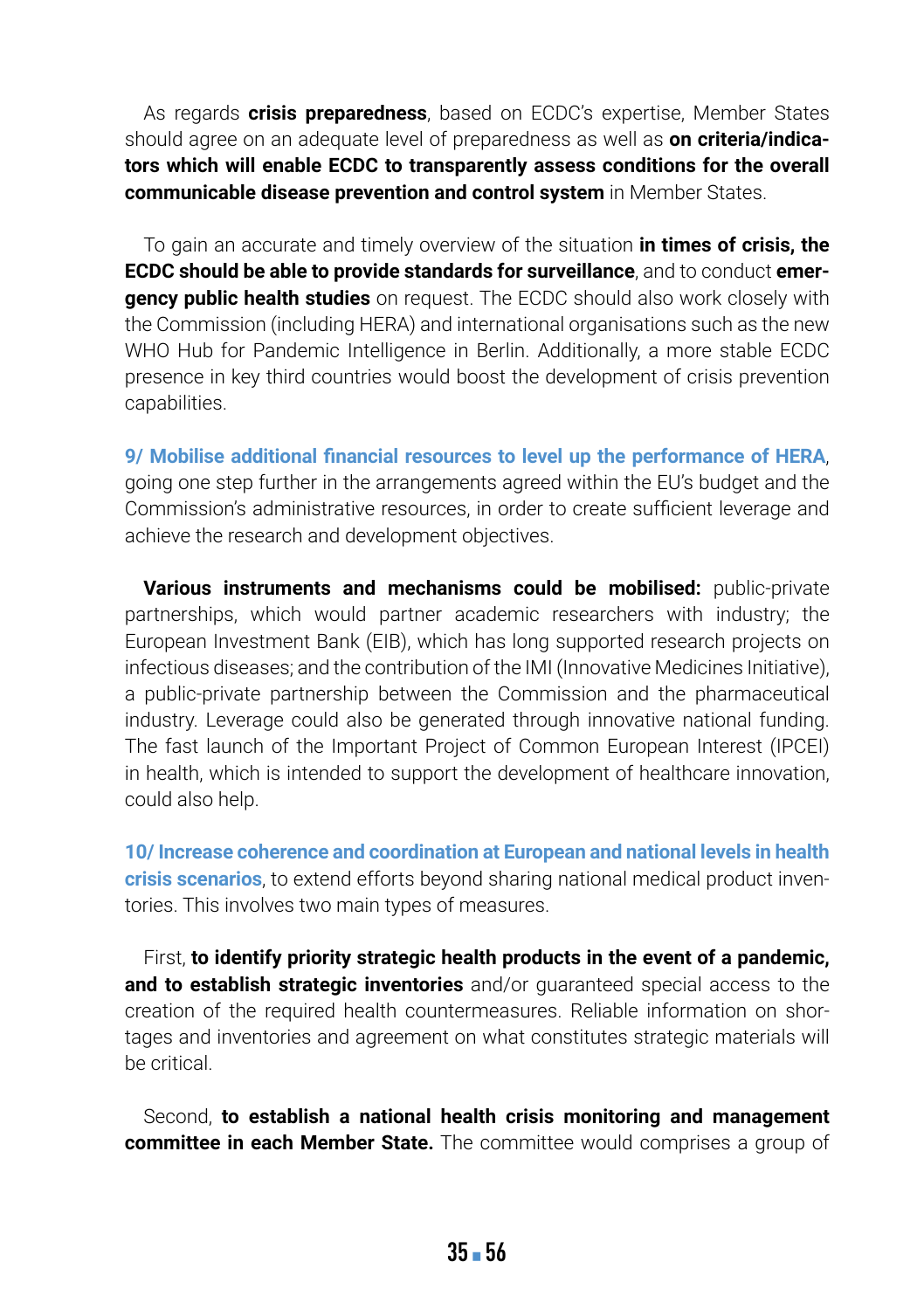experts to carry out some of HERA's assignments in each EU country, alongside the governance structures provided by this new Authority (Board of Directors, network of national and regional authorities, stakeholder advisory forum, health crisis management council). •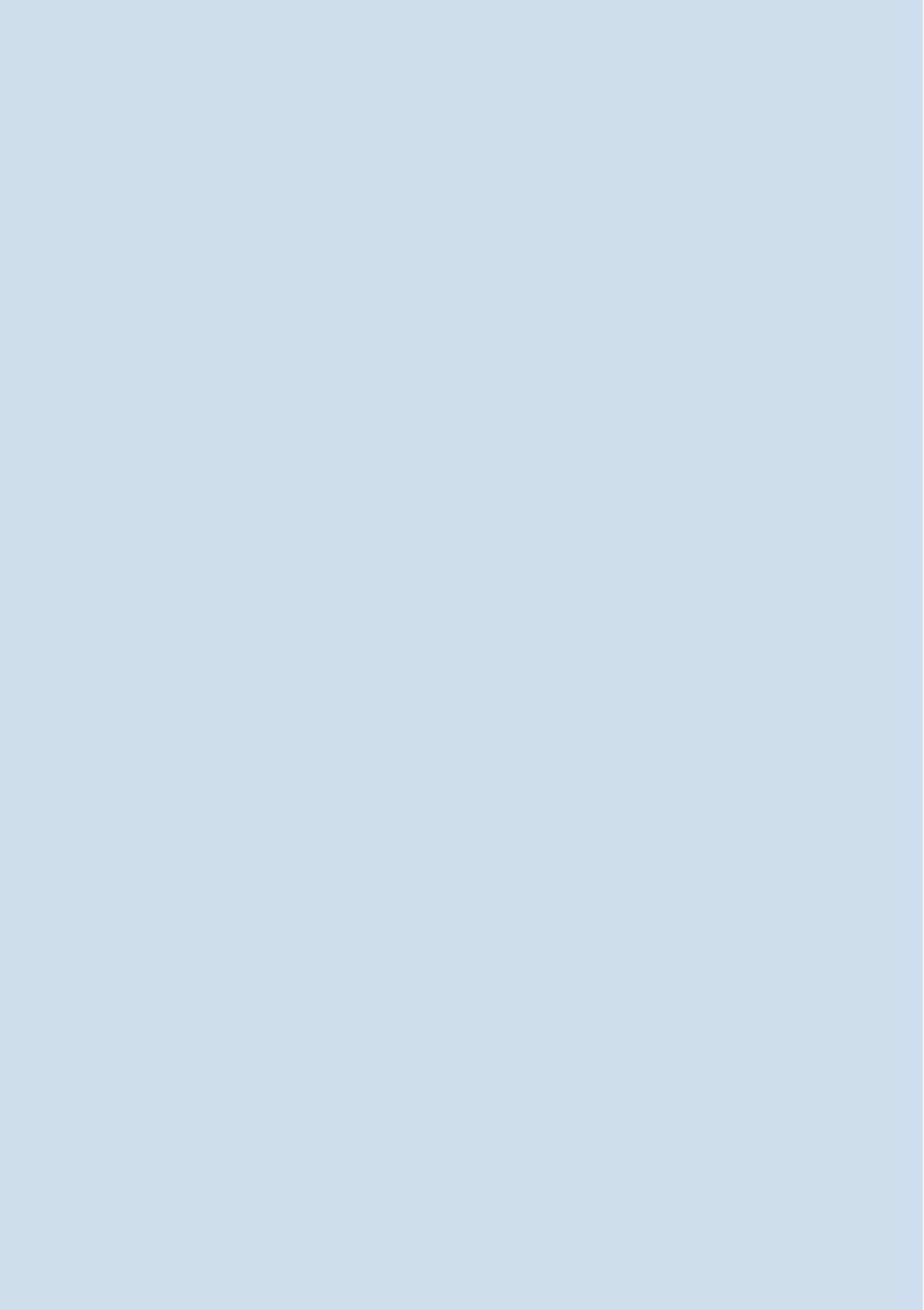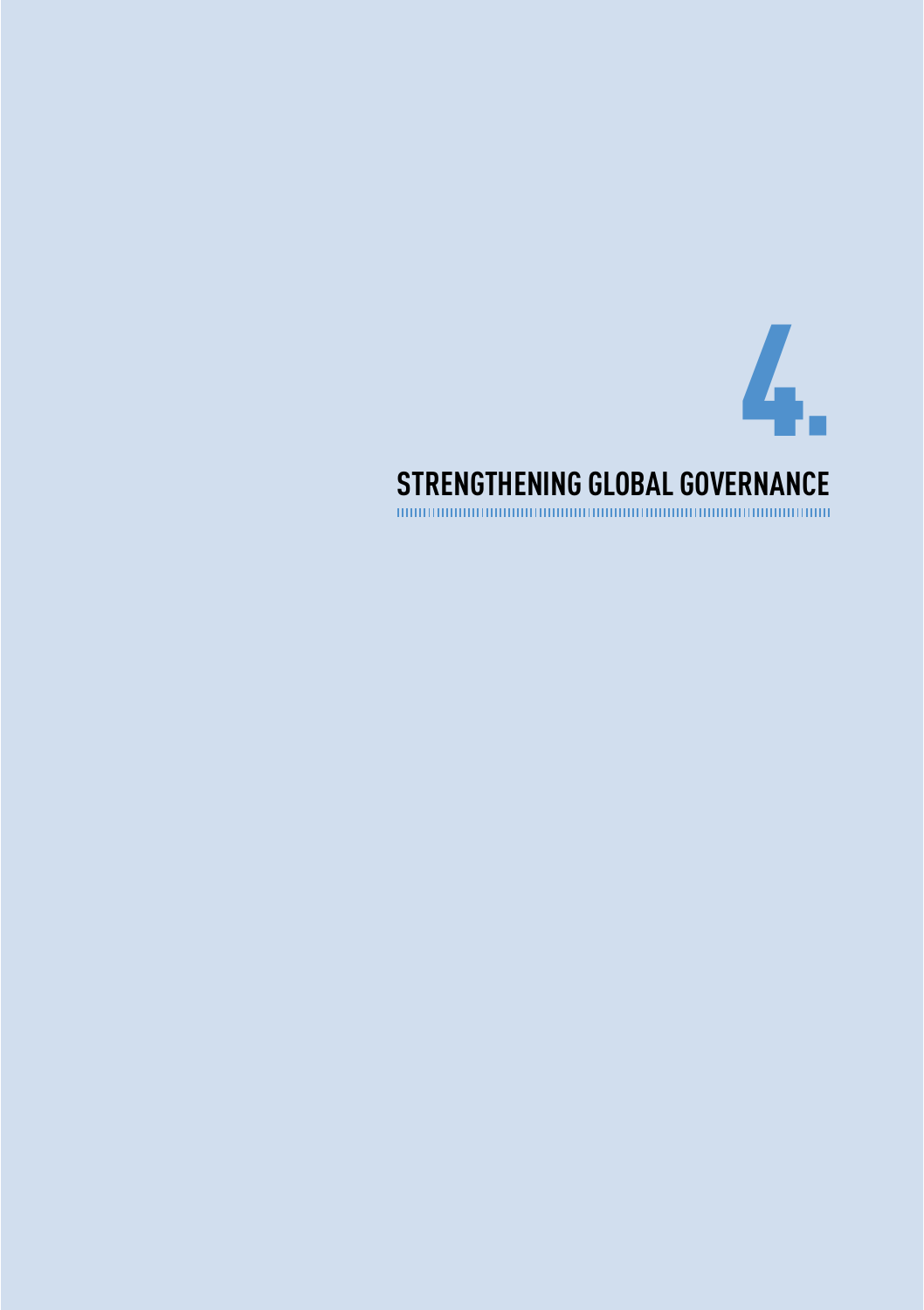### **4.1. The challenges**

As a health working group, we seek to underline the importance of better global health governance and to make some suggestions on the potential role for Europe on the international stage. Nonetheless, this report does not claim to present a full diagnosis in this area. Other organisations have reviewed the situation in recent months and our goal is not to duplicate their work.

The May 2021 report on pandemic preparedness and response, prepared by the WHO-commissioned Independent Panel *"Covid-19: Make it the Last Pandemic"***<sup>20</sup>**, proposes several undisputable approaches going forward. These include: simplification of procedures; reinforcement of the WHO's financial independence through dedicated resources and a single seven-year term for the Director-General; and the establishment of a security council to deal with global health threats, which would be backed by the United Nations Security Council.

Other institutions have also drawnlessons from various countries' health system response to the Covid-19 pandemic, providing recommendations for investment and reform. In particular: the G20 High Level Independent Panel on Financing the Global Commons for Pandemic Preparedness and Response ("*A Global Deal for Our Pandemic Age*"), in June 2021 **<sup>21</sup>**; and the Pan-European Commission on Health and Sustainable Development, established by the WHO Office for Europe, in September 2021**<sup>22</sup>**.

Factoring in the work carried out by the above organisations and consistent with the efforts of European institutions, our report only puts forward a limitednumber of recommendations.

**<sup>20.</sup>** WHO, The Independent Panel for Pandemic Preparedness and Response, [Main Report & accompanying work](https://theindependentpanel.org/mainreport/), May 2021.

**<sup>21.</sup>** Report of the G20 High Level Independent Panel on Financing the Global Commons for Pandemic Preparedness and Response, « [A Global Deal for Our Pandemic Age](https://www.g20.org/wp-content/uploads/2021/07/G20-HLIP-Report.pdf) », June 2021.

**<sup>22.</sup>** WHO Regional Office for Europe, Report of the Pan-European Commission on Health & Sustainable Development, ["Drawing light from the pandemic: A new strategy for health and sustainable development](https://www.euro.who.int/__data/assets/pdf_file/0015/511701/Pan-European-Commission-health-sustainable-development-eng.pdf)", September 2021.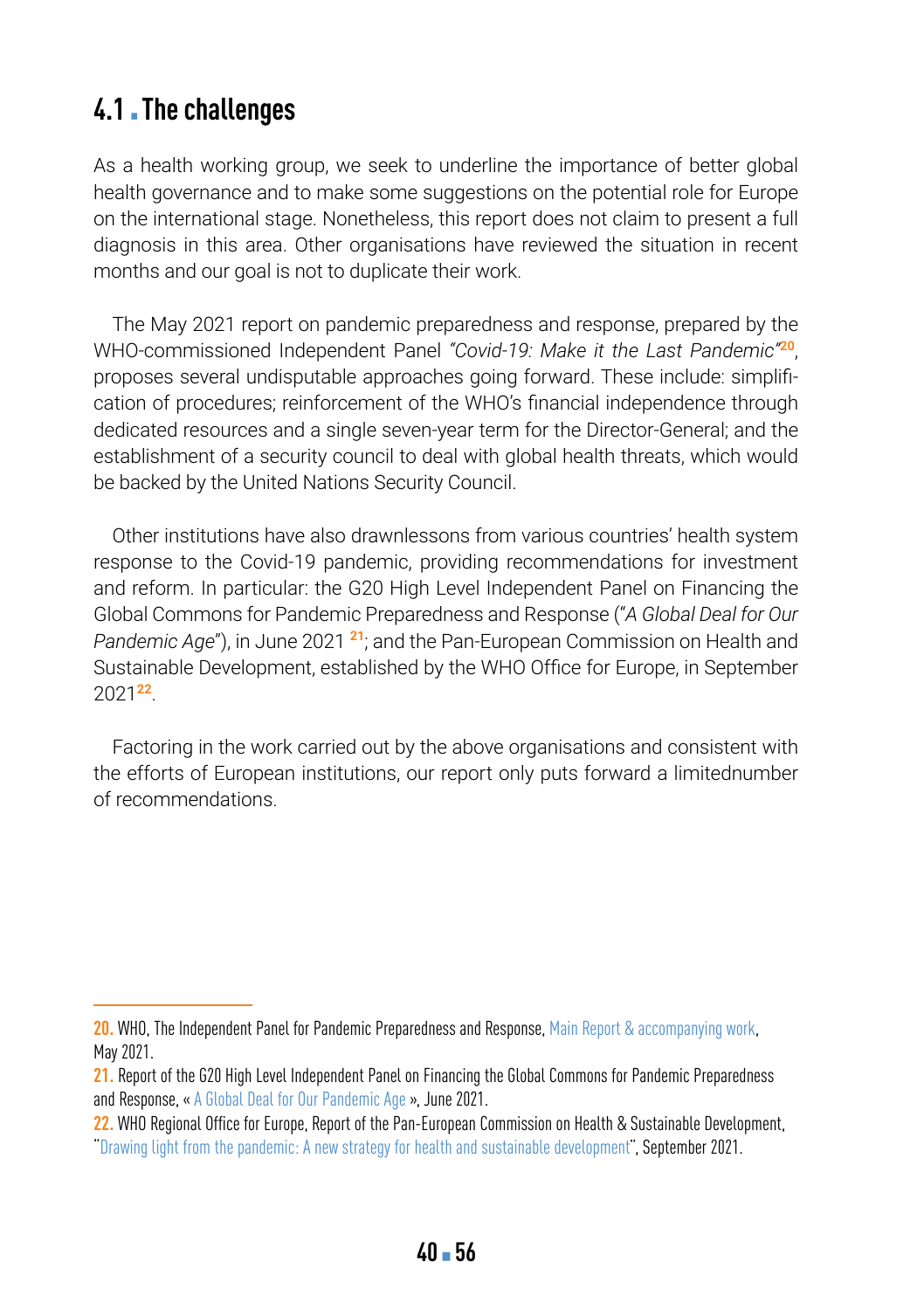### **4.2** ▪ **The response of the EU institutions**

The EU is one of the largest donors in global health, both on a bilateral basis (to low and middle-income countries) and multilaterally. Between 2014 and 2021, the EU invested €1.3 billion in 17 bilateral health programmes with an additional €1.3 billion earmarked for global initiatives including the Global Fund to Fight AIDS, Tuberculosis and Malaria, the Global Alliance for Vaccines and Immunisation (Gavi), the Global Financing Facility for Women, Children and Adolescents (GFF) and the United Nations Population Fund (UNFPA).

**Collaboration between the Commission and the WHO** is focused on a number of areas: communicable diseases; environment and health; health research and public health policy. More recently, a range of topics have been discussed such as universal health coverage, vaccination, antimicrobial resistance and air quality. The EU also works closely with other international organisations such as the OECD.

**With respect to the pandemic, the EU played a pivotal role on the international stage**, with the launching, in spring 2020, of the Access to COVID-19 Tools Accelerator (ACT-A) and its vaccines pillar, COVAX. ACT-A brings together governments, scientists, businesses, civil society, and philanthropists and global health organisations**<sup>23</sup>**, qui ont décidé d'appuyer la mise au point et la production de tests de diagnostic, de traitements et de vaccins contre le Covid-19.

Against the backdrop of the pandemic, the EU confirmed its status as a continent that produces (the first regarding messenger RNA) and exports vaccines to the rest of the world. The Union also featured prominently at the G20, particularly at the Global Health Summit which took place in Rome in May 2021. As things stand, the EU has exported more than half of the approximately 1.2 billion vaccine doses produced in Europe to other countries around the world. This figure is equal to the amount delivered to its citizens. The EU with its Member States is one of the leading contributors to COVAX having pledged over €3 billion. The facility is designed to help secure access to donor-funded vaccine doses for 92 low-income economies. The Commission is also working with industrial partners who produce vaccines in Europe with a view to making doses available to low and middle-income countries. At the Global Health Summit held in Rome on 21 May 2021, these industrial partners

**<sup>23.</sup>** The participating global organisations are: the World Health Organization (WHO); the Coalition for Epidemic Preparedness Innovations (CEPI); Gavi; the Global Fund to Fight AIDS, Tuberculosis and Malaria; Unitaid (the global medicine health agency); the Foundation for Innovative New Diagnostics (FIND); the Wellcome Trust (a global charitable foundation active in healthcare); the World Bank; the Bill & Melinda Gates Foundation (BMGF).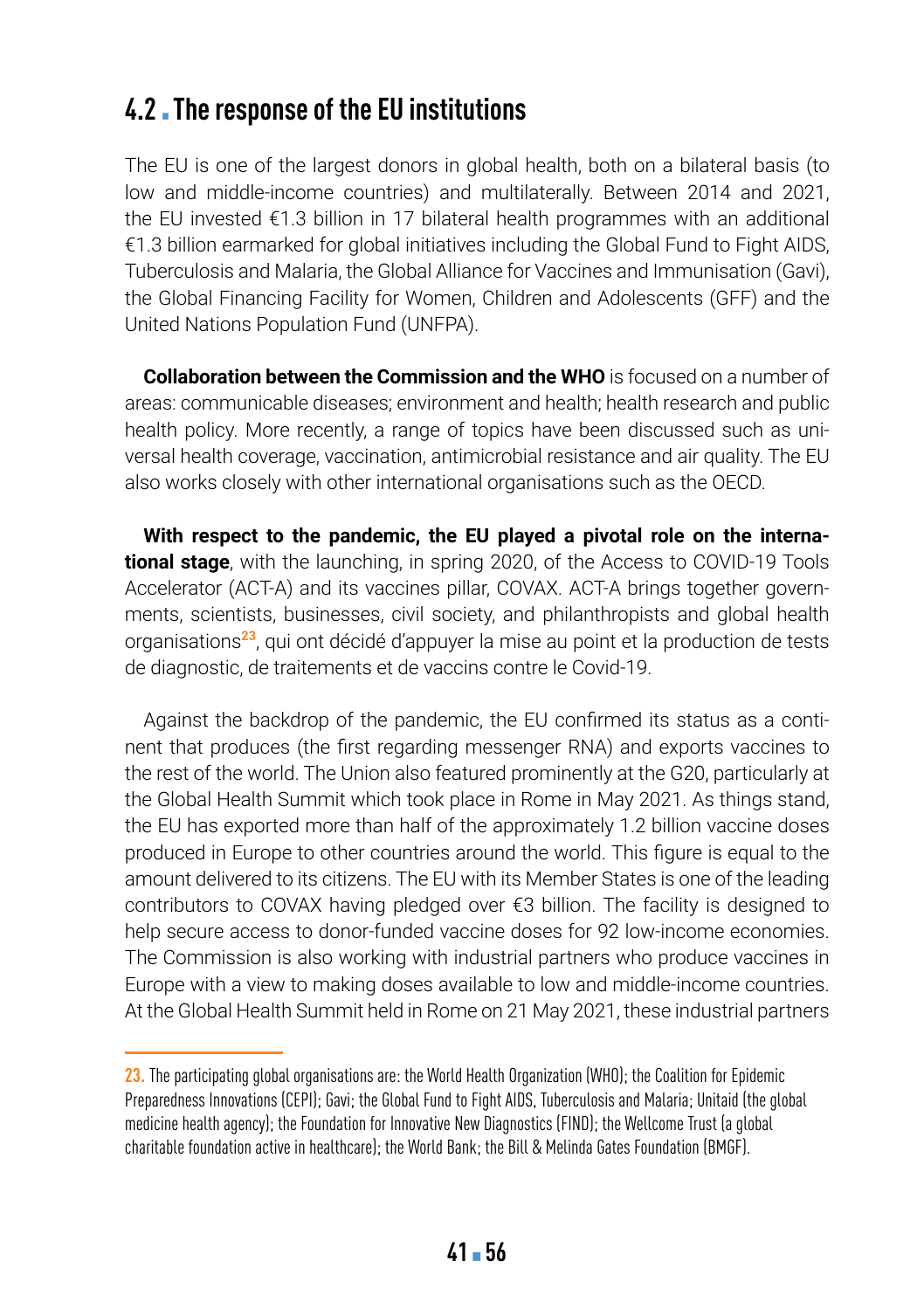committed to providing 1.5 billion vaccine doses by end-2021 for non-profit to low-income countries and at lower costs for middle-income countries. They also pledged 1.5 billion doses for 2022, a figure which still falls extremely short of the required levels.

Furthermore, discussions are underway to develop **a long-term project for an International Treaty on Pandemics**. The initiative was kick-started by European Council President, Charles Michel, at the G20 summit held in November 2020. The purpose of the Treaty is to ensure universal and equitable access to vaccines, medicines and diagnostics for pandemics and to make vaccination "a global public good"**<sup>24</sup>**.

### **4.3** ▪ **Recommendations**

**11/ Develop a strategy to strengthen the EU's role in global health governance.** Meaningful engagement on the world stage is justified through the consideration of global health as an internal security issue and a driver of inclusive growth. The EU requires a fully developed global health strategy if it is to exert its influence on decisions made at the international level. The Union must not only provide financial resources to global organisations, it must go one step further and invest in such organisations' governance to be the voice of European citizens.

The EU will need to increase the understanding and visibility of European health cooperation initiatives. This could include the adoption of **a strategic approach towards multilateral institutions** such as the G20 and third-country health agencies as well as the consolidation of the EU's positioning in relation to the Global Health Security Agenda (GHSA). It will also require a more proactive communications stance on third-country initiatives.

Institutional avenues could be explored. These include the development of **European mechanisms for analysing global trends** in collaboration with other international organisations such as the OECD and the WHO. More consideration must also be given to the monitoring and warning activities conducted by citizen networks on global health issues and trends.

**<sup>24.</sup>** European Council, Press release, "['COVID-19 shows why united action is needed for more robust international](https://www.consilium.europa.eu/en/press/press-releases/2021/03/30/pandemic-treaty-op-ed/)  [health architecture' – Op-ed article by President Charles Michel, WHO Director General Dr Tedros Adhanom](https://www.consilium.europa.eu/en/press/press-releases/2021/03/30/pandemic-treaty-op-ed/)  [Ghebreyesus and more than 20 world leaders"](https://www.consilium.europa.eu/en/press/press-releases/2021/03/30/pandemic-treaty-op-ed/), 30 March 2021.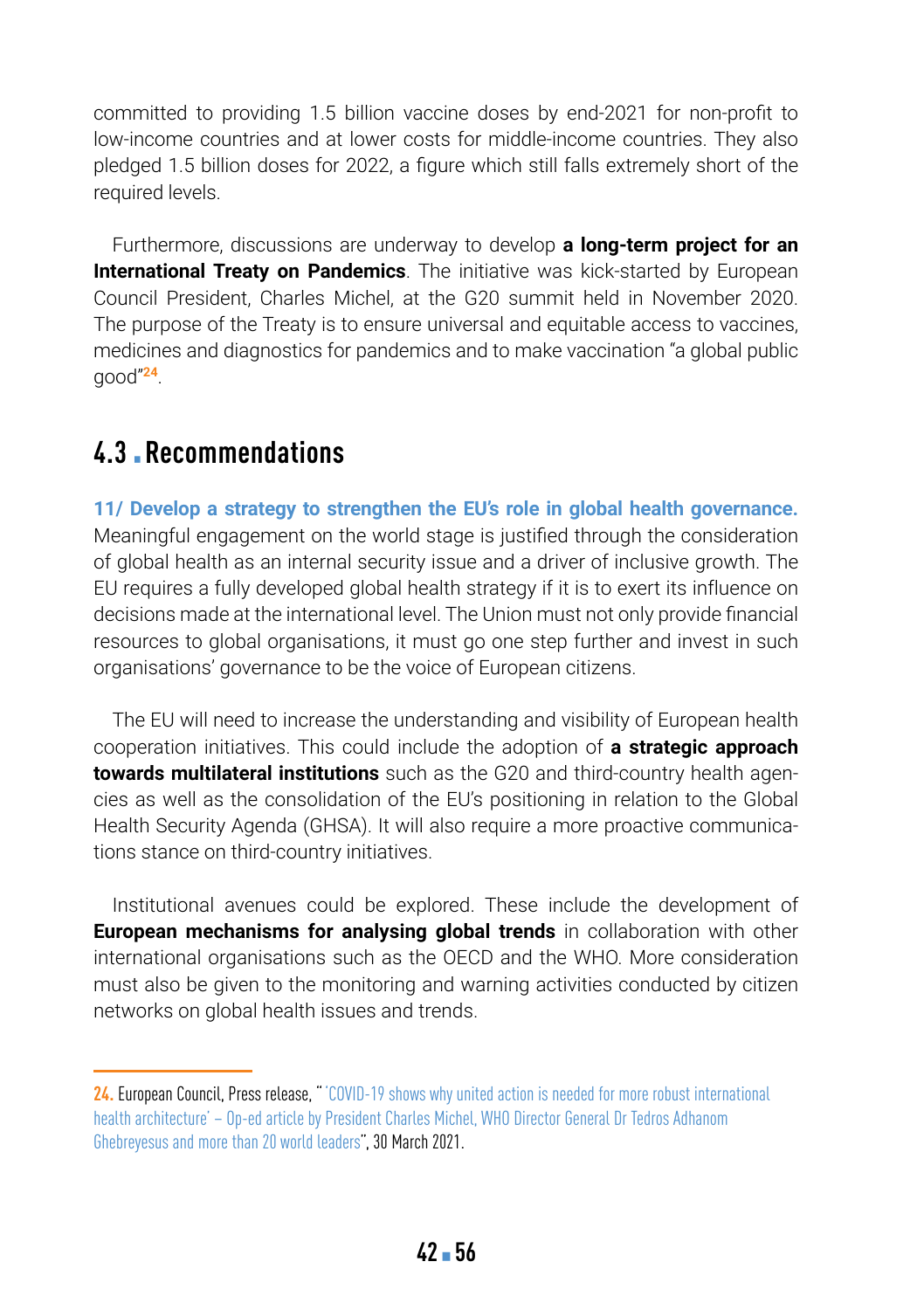The EU must take centre stage in the ongoing discussions within global organisations in an effort to strengthen preparedness and response to health emergencies. Global health discussions for all Member States must be further informed. We also need to learn from the lessons of the pandemic to accelerate and facilitate governance and decision-making within the WHO. A global health strategy must extend its focus beyond health support for low-income countries. This means that Europe needs to adapt its strategy to forge new types of partnerships, notably with regional organisations such as the African Union.

**12/ Link healthcare performance to Sustainable Development Goals (SDGs) and strengthen the EU's role in fighting climate change as a health factor.** This particularly applies to SDGs which are directly related to health (good health and well-being, clean drinking water and sanitation and reducing inequalities) and help to reach these goals**25**. The EU should step up its commitment to ensuring universal and equitable access to safe drinking water and access for all to adequate and equitable sanitation and hygiene services as well as improving water and air quality by reducing pollution and chemical discharges, and increasing child healthcare access.

The EU should also **highlight and advocate the importance of the** *One Health* **approach** to health security and pandemic preparedness, as evidenced by the international initiative, PreZode, which aims to prevent the emergence of zoonotic infectious diseases**<sup>26</sup>**.

**Promoting universal health coverage worldwide by building on existing EU mechanisms** would improve well-being for all but also reduce health threats and migration crises which have an impact on European health and health systems.

**The EU must ensure that international cooperation mechanisms are developed to facilitate universal access to innovative health products**, including those developed under the new HERA.

**<sup>25.</sup>** United Nations, Sustainable Development Goals (website), "[17 Goals to Transform Our World"](https://www.un.org/sustainabledevelopment/).

**<sup>26.</sup>** Launched at the *One Planet Summit* for Biodiversity organised on 11 January 2021 and spearheaded by Emmanuel Macron, the [international initiative PreZode](https://prezode.org/) (Preventing Zoonotic Disease Emergence) aims to prevent the risks of emergence of zoonotic infectious diseases and pandemics. It will support the integration and strengthening of human, animal and environmental health networks, in line with the "One Health" concept, in order to better assess and detect the risk of emergence of zoonotic infectious diseases and to develop preventive actions with all stakeholders to protect humans, the planet and socio-ecosystems, thereby reducing the risks of pandemics.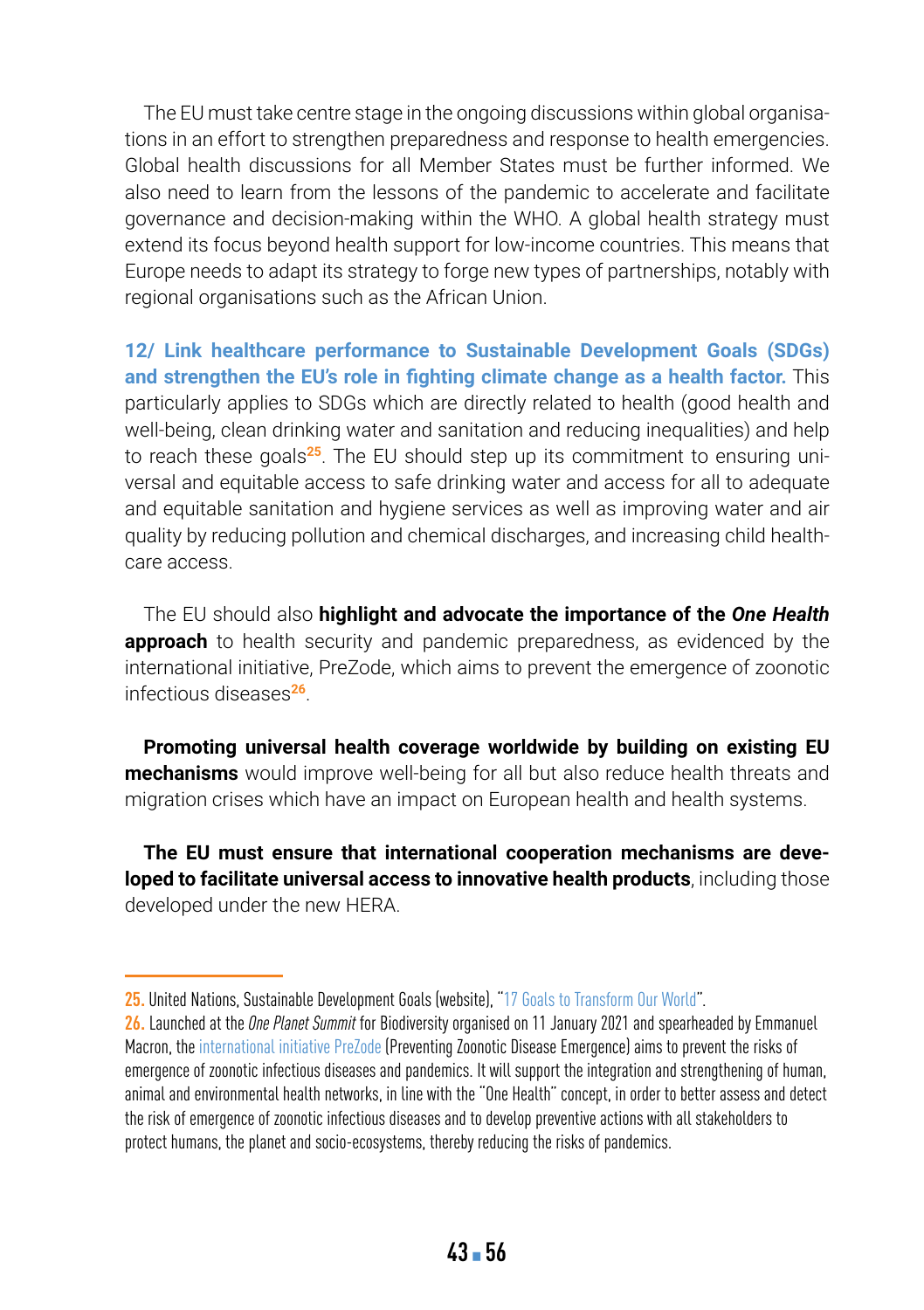Furthermore, the EU should support the global transition towards sustainable agri-food systems through its trade policies and international cooperation instruments. **The Farm to Fork** initiative, which was unveiled by the Commission in May 2020**<sup>27</sup>**, may form the basis of a global strategy. Its purpose: ensure food security, nutrition and public health, making sure that everyone has access to sufficient, safe, nutritious, sustainable food. To this end, implementation needs to be supported by a legislative **framework for sustainable food systems** to foster the development of a sustainable food policy as well as a contingency plan for ensuring food supply and food security.

**With regard to climate change, European health systems could lead by example** by reducing their carbon footprint and developing more eco-friendly practices. In this context, the EU could work hand in hand with other organisations such as the OECD and the WHO to measure progress.

**<sup>27.</sup>** European Commission (website), "[Farm to Fork strategy for a fair, healthy and environmentally-friendly food](https://ec.europa.eu/food/horizontal-topics/farm-fork-strategy_en)  [system"](https://ec.europa.eu/food/horizontal-topics/farm-fork-strategy_en).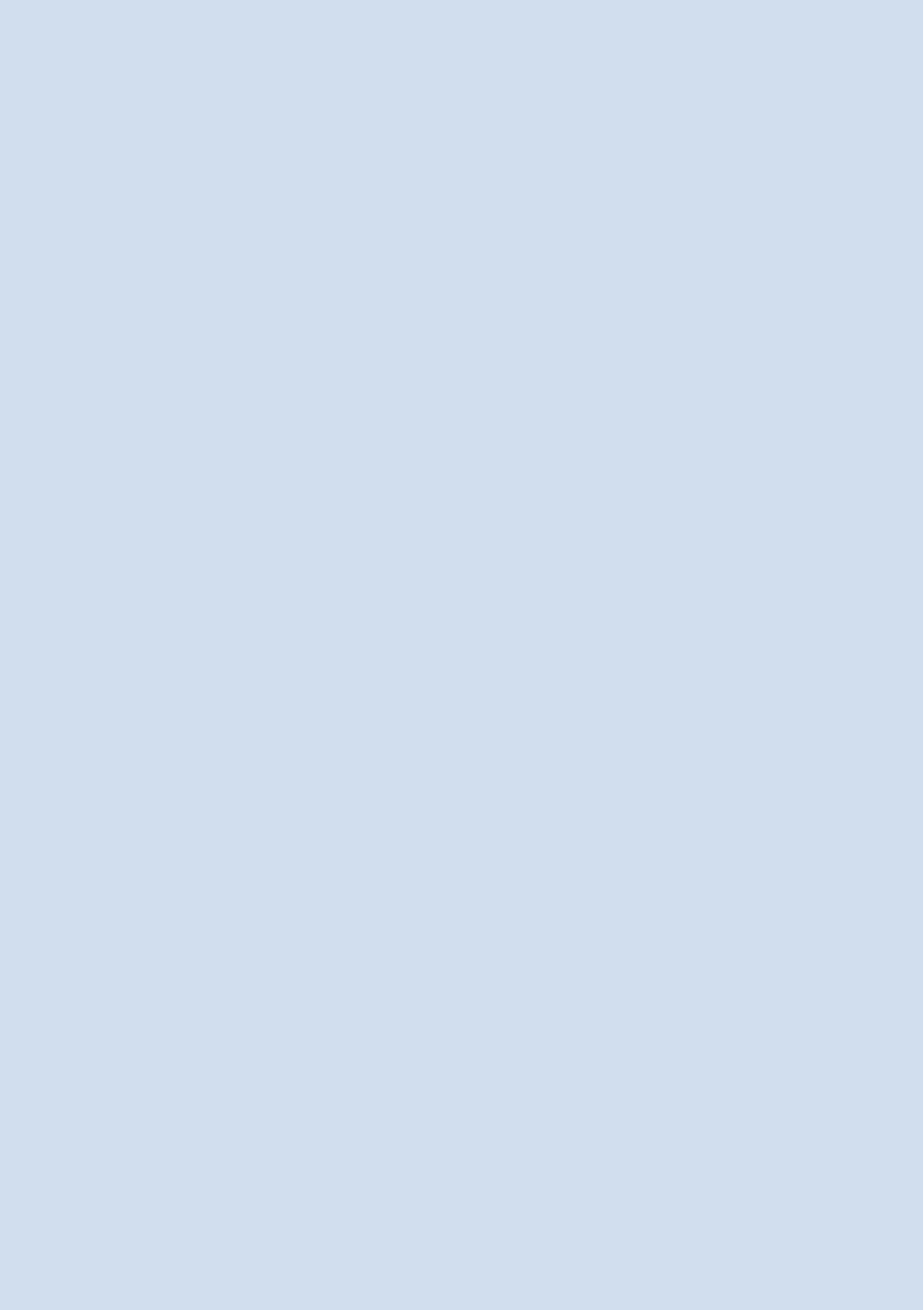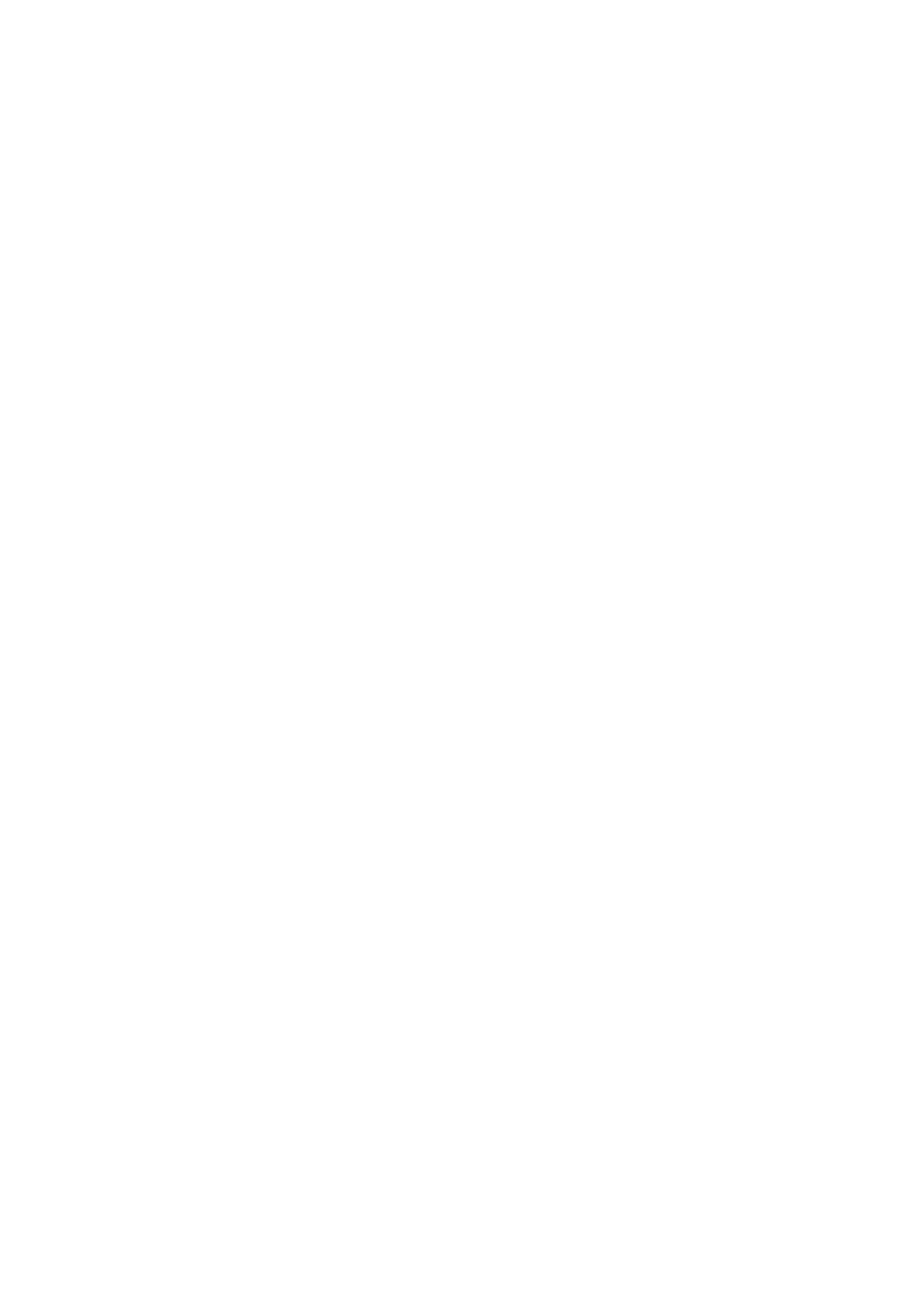**HE main responsibility for health policies –and indeed education and employ**ment– will continue to be borne by Member States; the diversity of situations within and between countries will require a differentiated approach.

**T** Nonetheless, the European dimension of health can be strengthened. Member States and EU institutions are in a position to take meaningful action, even in the EU's limited areas of expertise. The worst way to address Europe's challenges –ranging from climate change to pandemic threats– would be for countries within the EU and the rest of the world to take uncoordinated action.

It is today, and not in some distant future, that a "European Health Union" needs to become a reality**<sup>28</sup>**. It would be a tragedy if the Union and its Member States lacked the strength to learn from the lessons at the start of the Covid-19 pandemic because of insufficient coordination. Equally, it would be a shame if we did not build on the vaccine strategy, which is one of the clearest demonstrations of European added value and solidarity.

Time will tell, as the social and economic impact of Covid-19 takes its toll, whether Member States and EU institutions will be able to develop and implement effective common policies in areas of limited EU competence such as health. Member States' initial reluctant reaction to the Commission's bold proposals on a European Health Union already signals the challenging roadmap ahead.

**<sup>28.</sup>** European Commission (website), ["European Health Union. Protecting the health of Europeans and collectively](https://ec.europa.eu/info/strategy/priorities-2019-2024/promoting-our-european-way-life/european-health-union_en)  [responding to cross-border health crises](https://ec.europa.eu/info/strategy/priorities-2019-2024/promoting-our-european-way-life/european-health-union_en)".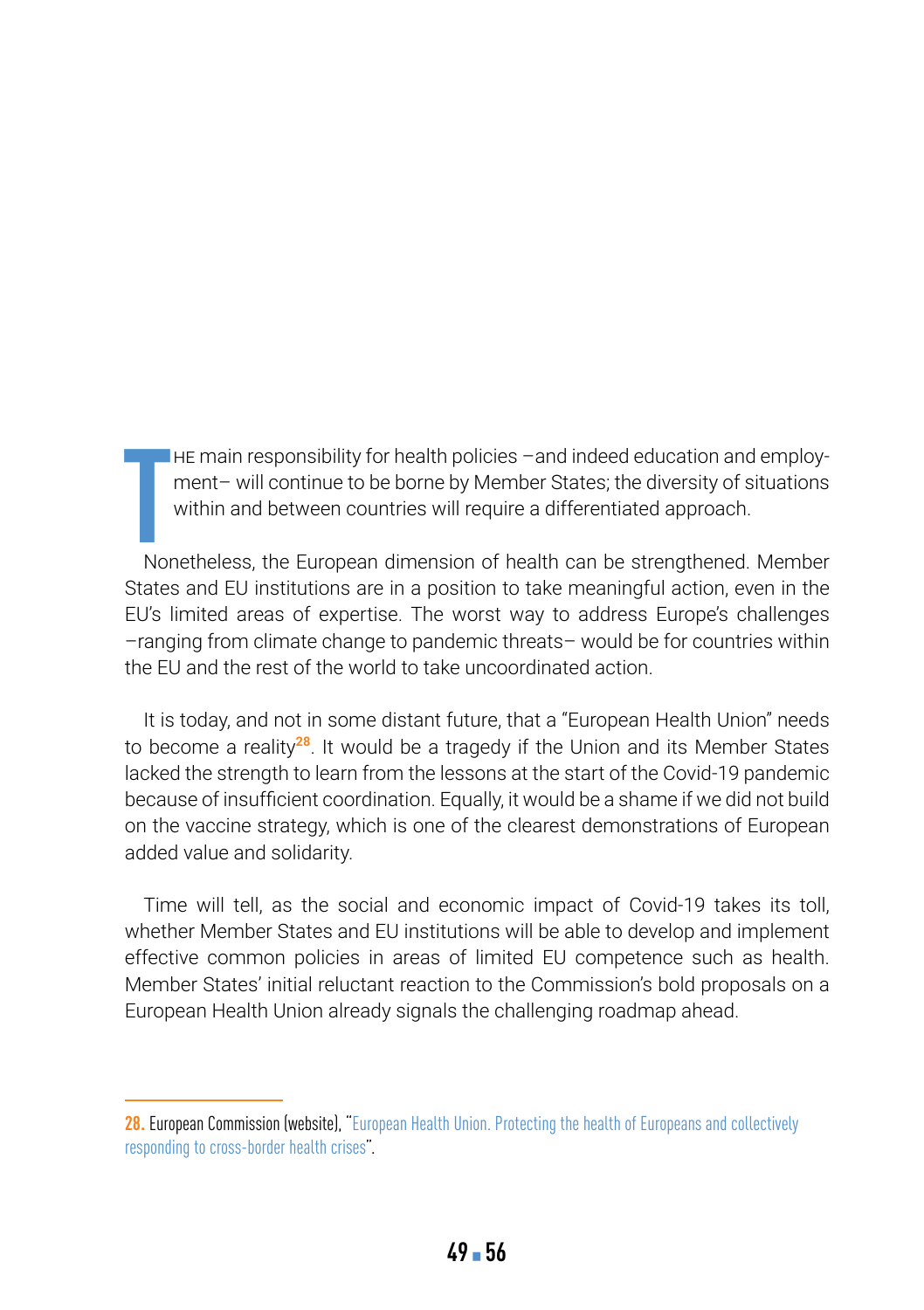The Conference on the Future of Europe is the perfect opportunity for European citizens to debate Europe's priorities and the challenges that lie ahead. Health is one of the main discussion items as part of a panel which also focuses on the environment and climate change. This event could prove to be an opportunity to fulfil citizens' expectations and to strengthen the EU's expertise, or even to amend the Treaties with enough political agreement to introduce a new legal basis enabling the EU to take swifter and more effective action on public health policy.

The EU's credibility will depend on its political commitment to shaping and practising narrative on sustainable development that addresses inequalities and ensures the well-being of its citizens. The task at hand is difficult, but not impossible and it will be all the more necessary in the post-Covid world. It is a social contract in which quality of life and distributive goals will have a greater influence on the European project and its overall impact.

The only way to meet these challenges is by establishing more extensive interdisciplinary and cross-border cooperation with a considerably increased role for knowledge, science and the social sciences. Whilst healthcare, science and technology are making huge strides forward, there is also growing scepticism towards health and science, which includes vaccination.

If we seek reassurance that a better and more inclusive future for Europe is possible, we need only consider that the post-war economic reconstruction of Western Europe was not based on natural resources but rather on intangible assets –namely people, their talent and their positive attitude towards personal development. ■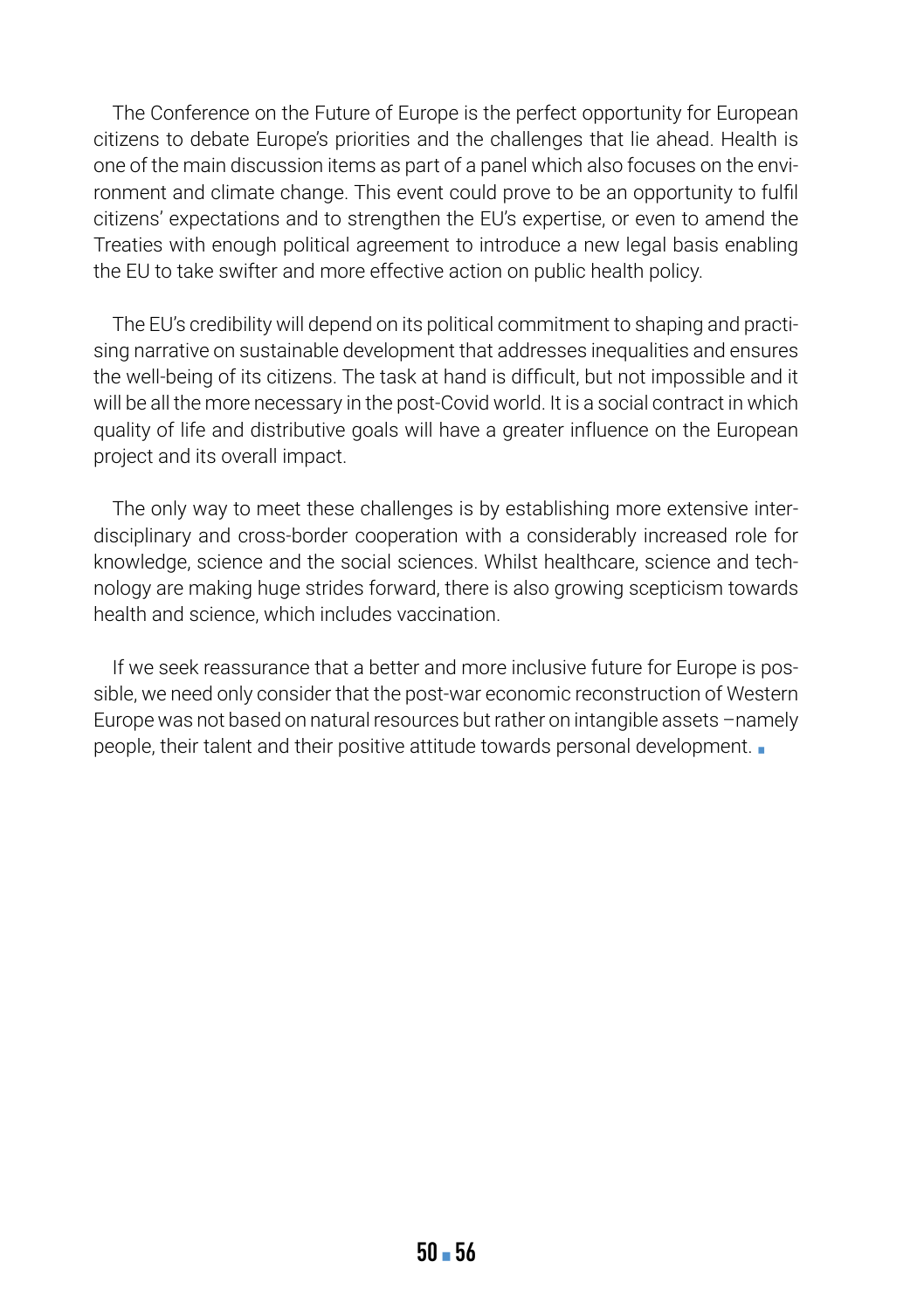### **RECOMMENDATIONS**

- 1. Strengthen the European research ecosystem and the incentives to innovate in response to significant health challenges.
- 2. Build a European industrial base for medicines and other health products.
- 3. Strengthen the EU's role in the regulation and distribution of pharmaceutical products to ensure that such products are readily available to all Member States.
- 4. Improve digital health data.
- 5. Ramp up the European Reference Networks for Rare Diseases (ERN) and extend their model to other complex diseases.
- 6. Enhance and build a European dimension to training for health professionals.
- 7. Support Member States' prevention policies and the comparative analysis of national health systems.
- 8. Bolster the role of the European Centre for Disease Prevention and Control (ECDC).
- 9. Mobilise additional financial resources to level up the performance of the European Health Emergency preparedness and Response Authority (HERA).
- 10. Increase coherence and coordination at European and national levels in health crisis scenarios.
- 11. Develop a strategy to strengthen the EU's role in global health governance.
- 12. Link healthcare performance to Sustainable Development Goals (SDGs) and strengthen the EU's role in fighting climate change as a health factor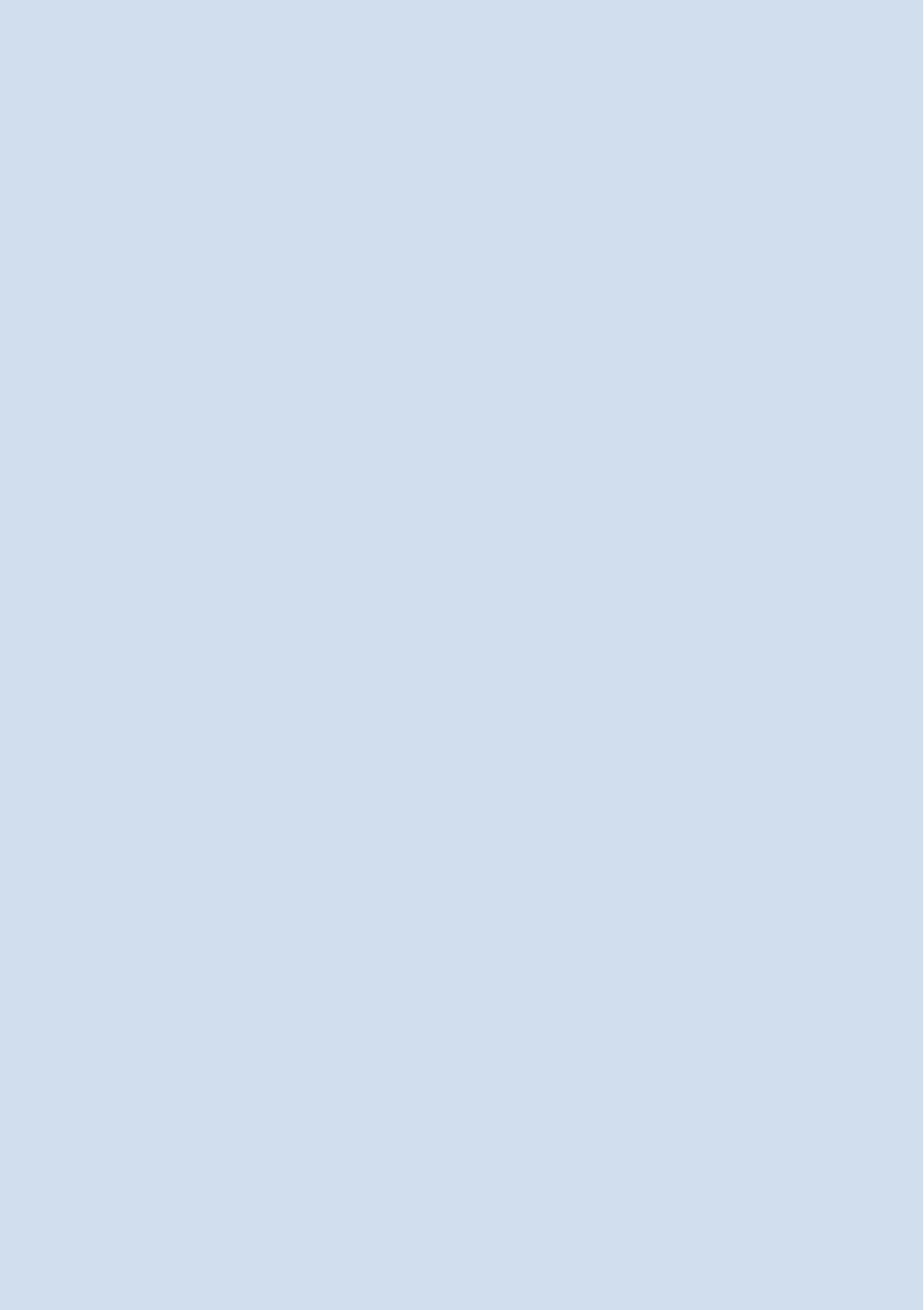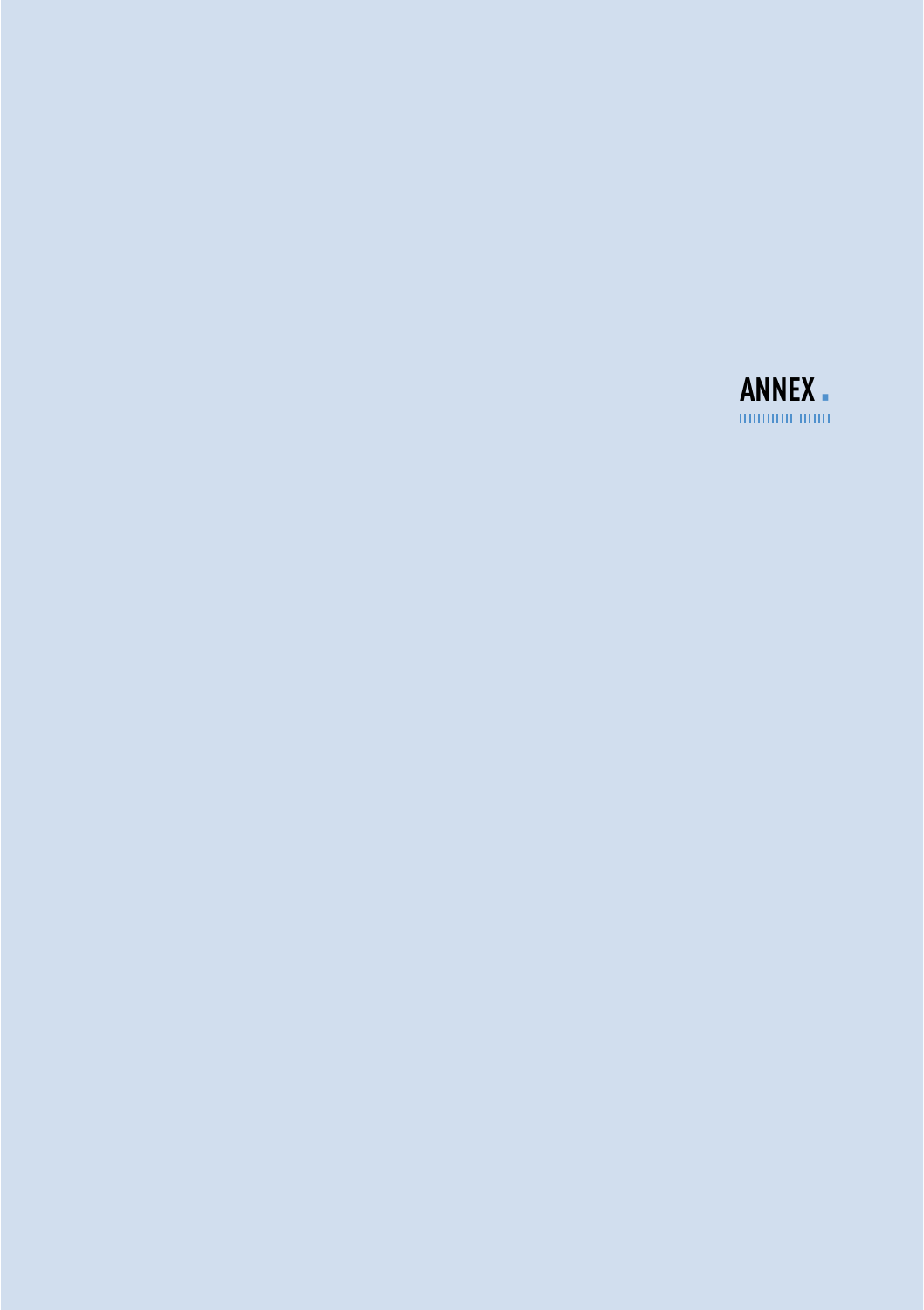**T** he Jacques Delors Institute is a think tank created to further European integration. Founded by **Jacques Delors** in 1996 under the name Notre Europe, its work draws inspiration from Delors' unifying voice for the continent. Its Paris-based team works closely with the Jacques Delors Centre (Hertie School) in Berlin, founded in 2014, and since 2020 with Europe Jacques Delors in Brussels, with the shared motto of thinking Europe.

The **twofold vocation** of the Jacques Delors Institute is to stimulate, build up and disseminate ideas to unify Europe, based on analysis and insights, and to inspire and foster citizen dialogue on European construction. To do so, our think tank is placed at the crossroads of the academic, political and media worlds, with which it dialogues and interacts, as does the Jacques Delors Energy Centre which develops our expertise in this booming field.

The Jacques Delors Institute disseminates a range of **publications** covering the major issues of European integration. Our reports are benchmark studies on major themes and aim to clarify their challenges and propose strategic guidelines. Our policy papers analyse European issues to put forward realistic recommendations and new avenues. Our briefs present the keys to understanding European issues, as do our monthly infographics. Our blog posts give a specific review of a topical subject.

The Jacques Delors Institute organises many citizen dialogue **events** aimed at the general public, conferences and webinars on current themes (Euroquestions) and expert seminars. Members of our team and our various bodies are regular speakers at events and in the media, in France and other countries. Since 2017, the Académie Notre Europe has been providing citizen training on the EU to young people from all walks of life.

**Enrico Letta**, Secretary of the Italian Democratic Party and former Italian Prime Minister, has been President of the Jacques Delors Institute since 2016, following on from **António Vitorino**, **Tommaso Padoa-Schioppa**, **Pascal Lamy** and **Jacques Delors**. Our Director, **Sébastien Maillard**, leads a European team of around fifteen members.

The governing bodies of the Jacques Delors Institute comprise high-profile European figures. Our **Board of Trustees** takes care of our moral and financial interests. Our **Board of Directors** is responsible for the management and direction of our works, monitored by our Bureau.

Our activities can be accessed free of charge, in French and English on our **website** and are promoted on **social networks** and through our newsletters. The Jacques Delors Institute is wholly independent of any political influence or economic interests. ▪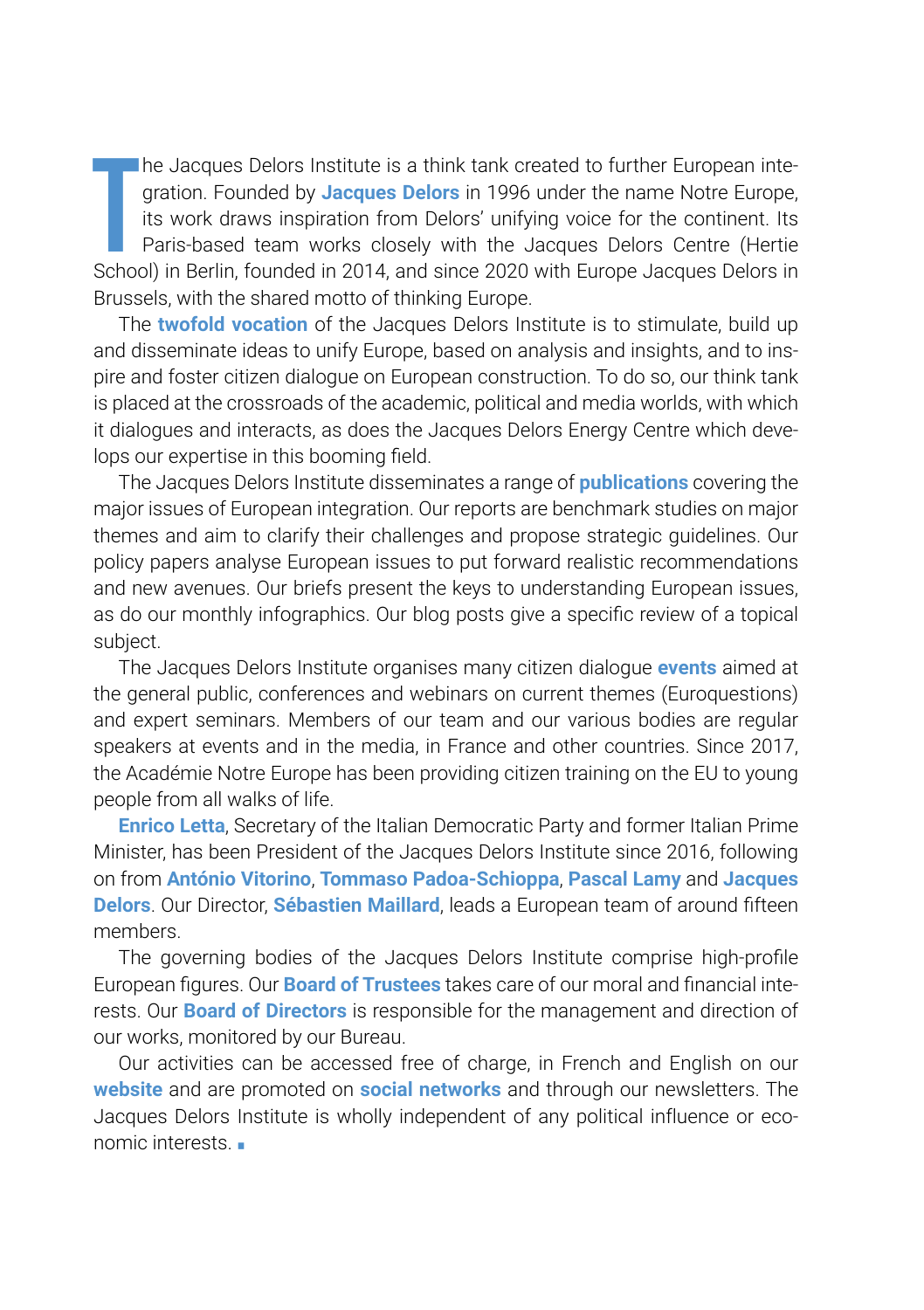Managing Editor: Sébastien Maillard · The document may be reproduced in part or in full on the dual condition that its meaning is not distorted and that the source is mentioned **.** The views expressed are those of the author(s) and do not necessarily reflect those of the publisher . The Jacques Delors Institute cannot be held responsible for the use which any third party may make of the document . Translation from French: WordClass . © Jacques Delors Institute